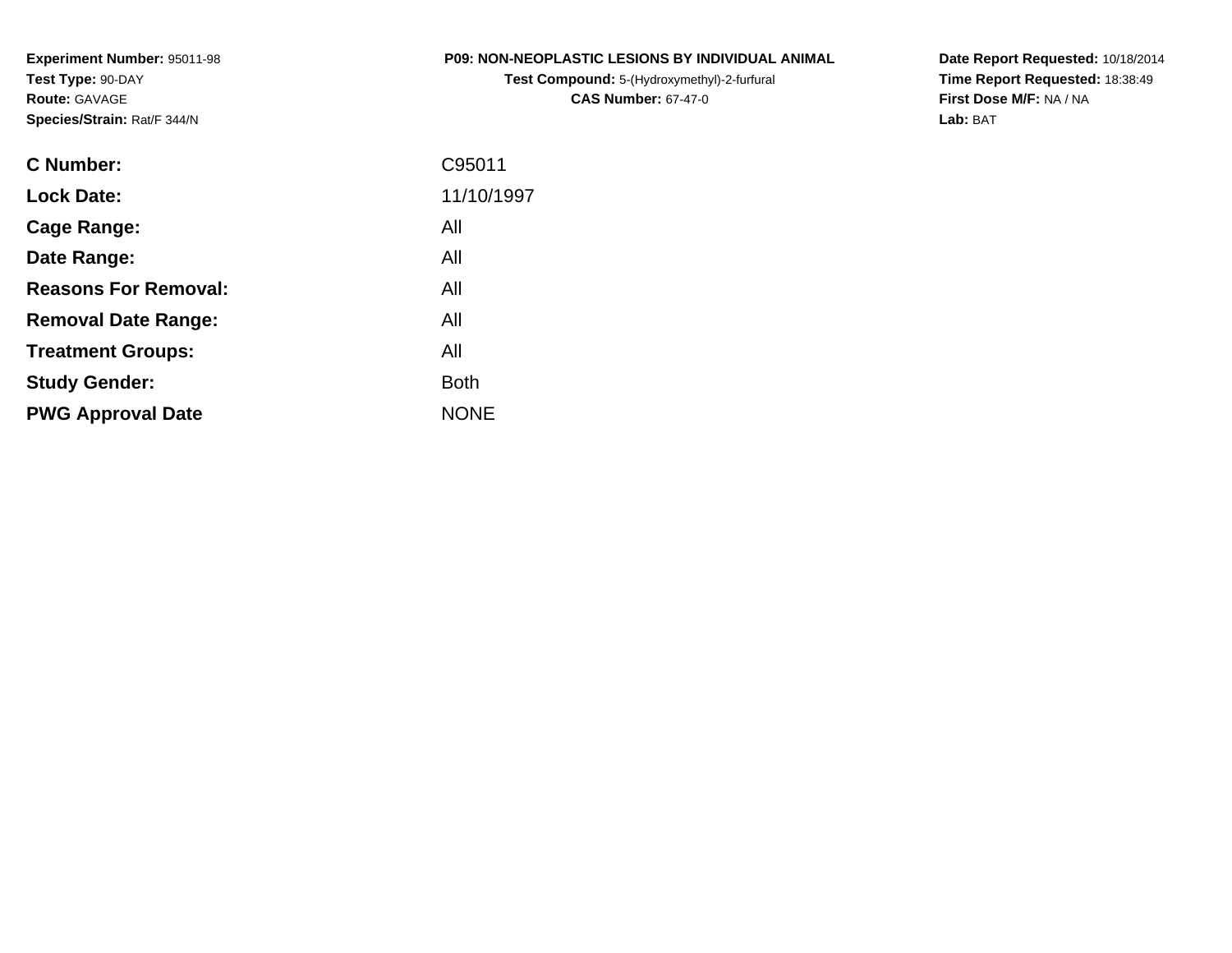**Test Compound:** 5-(Hydroxymethyl)-2-furfural

**CAS Number:** 67-47-0

**Date Report Requested:** 10/18/2014**Time Report Requested:** 18:38:49**First Dose M/F:** NA / NA**Lab:** BAT

**Experiment Number:** 95011-98**Test Type:** 90-DAY**Route:** GAVAGE**Species/Strain:** Rat/F 344/N

| Male | DAY ON TEST | 0<br>$\boldsymbol{\mathit{U}}$ | 0<br>0      | U<br>0 | $\boldsymbol{\theta}$<br>0 | U<br>0      | $\theta$<br>0 | $\boldsymbol{\theta}$<br>0 | $\boldsymbol{\theta}$<br>$\theta$ | U<br>0      | 0<br>0      |
|------|-------------|--------------------------------|-------------|--------|----------------------------|-------------|---------------|----------------------------|-----------------------------------|-------------|-------------|
|      |             | 9<br>4<br>U                    | 9<br>4<br>0 | 9<br>0 | 9<br>0                     | v<br>0      | 9<br>4<br>0   | 9<br>4<br>0                | 9<br>0                            | 9<br>0      | 9<br>4<br>0 |
|      | ANIMAL ID   | U                              | 0           | 0      | 0                          | 0           | 0<br>◢        | 0<br>л                     | 0<br>л                            | U           | 0<br>и      |
|      |             | ◠                              | 2<br>ີ      | ົ<br>ົ | 2                          | ◠<br>∠<br>5 | 2<br>6        | 2                          | 2<br>8                            | ົ<br>∠<br>9 | 3           |

# **Alimentary System**

**F 344/N Rat 0 MG/KG**

**NONE** 

**Cardiovascular System**

NONE

**Endocrine System**

NONE

**General Body System**

NONE

**Genital System**

NONE

**Hematopoietic System**

NONE

**Integumentary System**

NONE

**Musculoskeletal System**

NONE

**Nervous System**

**Brain** 

n  $+$ <sup>+</sup> <sup>+</sup> <sup>+</sup> + 5

\* ..Total animals with tissue examined microscopically; Total animals with lesion and mean severity grade

+ ..Tissue examined microscopically examined microscopically examined as:  $M$  ..Missing tissue 1-4 ..Lesion qualified as: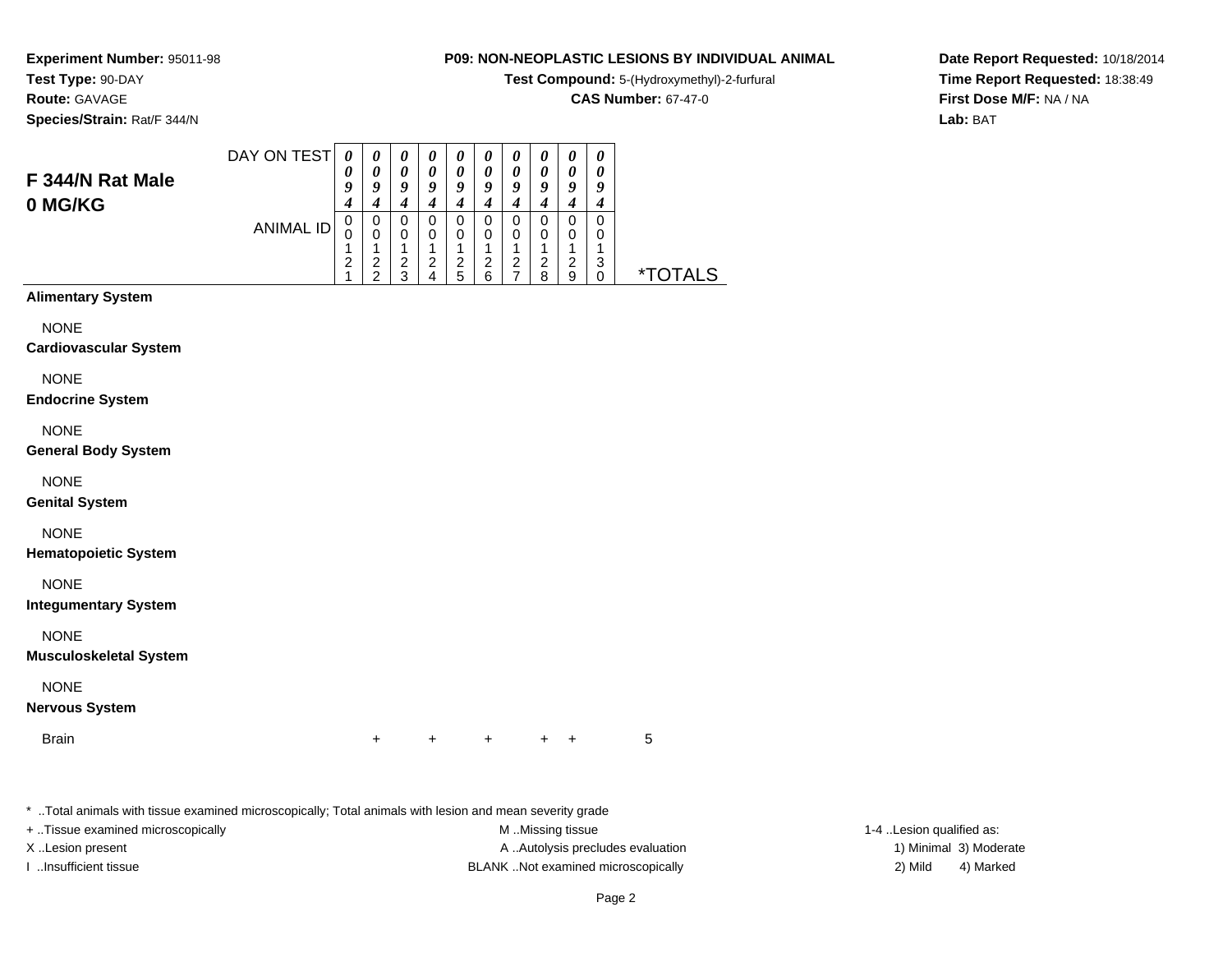**Test Compound:** 5-(Hydroxymethyl)-2-furfural

**CAS Number:** 67-47-0

**Date Report Requested:** 10/18/2014**Time Report Requested:** 18:38:49**First Dose M/F:** NA / NA**Lab:** BAT

**Experiment Number:** 95011-98**Test Type:** 90-DAY**Route:** GAVAGE**Species/Strain:** Rat/F 344/N

| F 344/N Rat Male<br>0 MG/KG | DAY ON TEST | 0<br>0<br>9<br>4 | $\boldsymbol{\theta}$<br>0<br>9 | $\boldsymbol{\theta}$<br>0<br>9<br>4 | $\boldsymbol{\theta}$<br>0<br>9<br>4 | $\boldsymbol{\theta}$<br>0<br>9<br>4 | $\boldsymbol{\theta}$<br>0<br>Q | $\theta$<br>$\boldsymbol{\theta}$<br>9<br>4 | 0<br>0<br>Q      | 0<br>0<br>9      | 0<br>0<br>9      |                       |
|-----------------------------|-------------|------------------|---------------------------------|--------------------------------------|--------------------------------------|--------------------------------------|---------------------------------|---------------------------------------------|------------------|------------------|------------------|-----------------------|
|                             | ANIMAL ID   | 0<br>2           | 0<br>0<br>ົ<br>◠                | 0<br>0<br>2<br>2                     | 0<br>0<br>2                          | 0<br>0<br>2<br>5                     | 0<br>0<br>2<br>6                | 0<br>$\Omega$<br>2                          | 0<br>0<br>2<br>8 | 0<br>0<br>2<br>9 | 0<br>0<br>3<br>0 | <i><b>*TOTALS</b></i> |
| Spinal Cord                 |             |                  |                                 |                                      | ٠                                    |                                      |                                 |                                             |                  |                  |                  | 5                     |

**Respiratory System**

NONE

**Special Senses System**

NONE

**Urinary System**

NONE

\* ..Total animals with tissue examined microscopically; Total animals with lesion and mean severity grade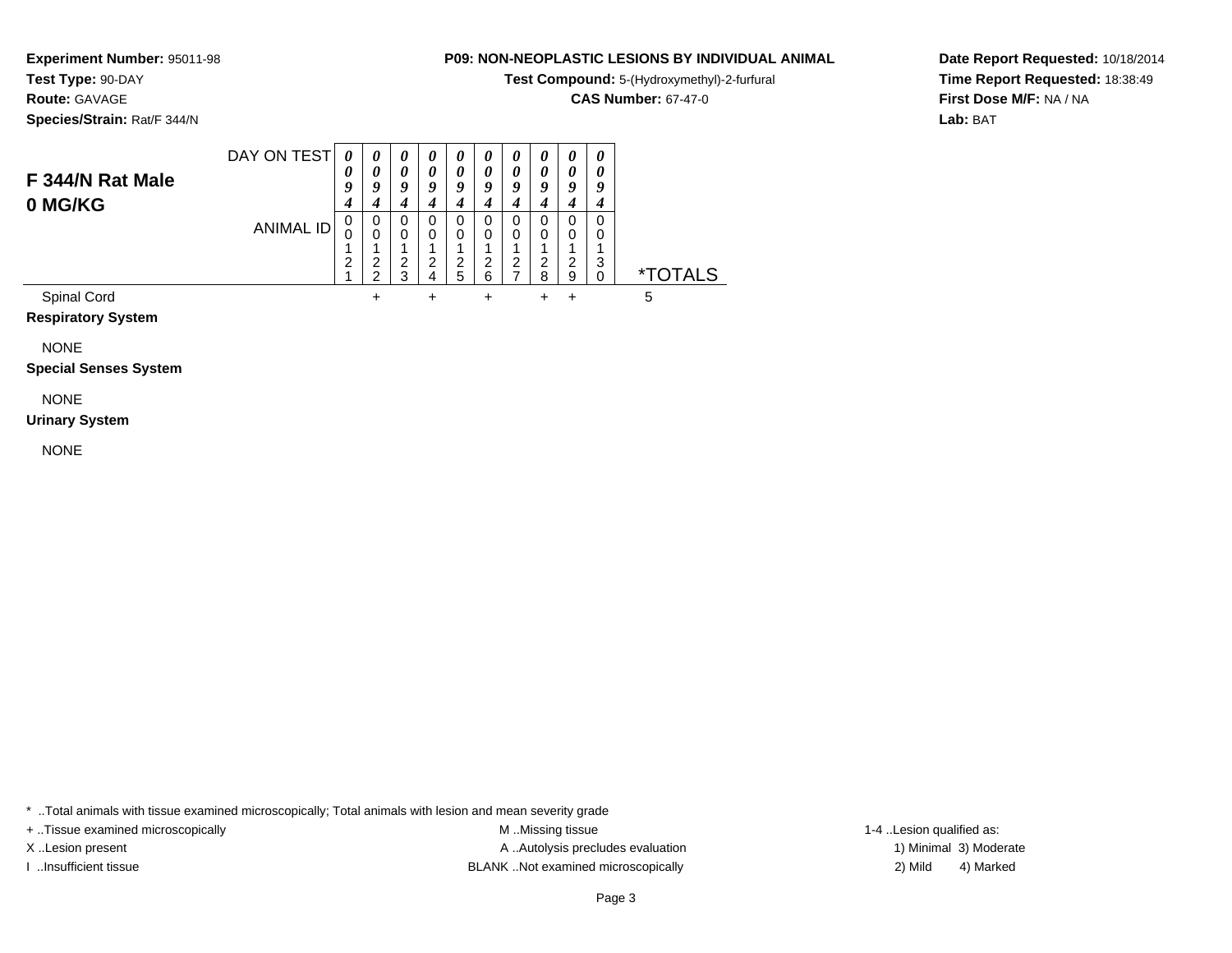**Test Compound:** 5-(Hydroxymethyl)-2-furfural

**CAS Number:** 67-47-0

**Date Report Requested:** 10/18/2014**Time Report Requested:** 18:38:49**First Dose M/F:** NA / NA**Lab:** BAT

**Experiment Number:** 95011-98**Test Type:** 90-DAY**Route:** GAVAGE**Species/Strain:** Rat/F 344/N

| F 344/N Rat Male<br><b>94 MG/KG</b> | DAY ON TEST | 0<br>0<br>g | $\boldsymbol{\theta}$<br>O | $\theta$<br>0<br>9 | U<br>0<br>o | 0<br>0<br>9<br>4 | U<br>$\boldsymbol{\theta}$<br>0 | $\boldsymbol{\theta}$<br>0<br>9<br>4 | $\boldsymbol{\theta}$<br>$\boldsymbol{\theta}$<br>Q | $\boldsymbol{\theta}$<br>0<br>9<br>4 | 0<br>0<br>Q<br>4 |                       |
|-------------------------------------|-------------|-------------|----------------------------|--------------------|-------------|------------------|---------------------------------|--------------------------------------|-----------------------------------------------------|--------------------------------------|------------------|-----------------------|
|                                     | ANIMAL ID   | 0<br>U<br>3 | 0<br>3                     | 0<br>0<br>3        | O<br>3      | 0<br>0<br>3      | 3                               | 0<br>3                               | 3                                                   | 0<br>0<br>3                          | 0<br>0<br>4      |                       |
|                                     |             |             | ◠                          | າ                  |             | 5                | 6                               |                                      | я                                                   | 9                                    |                  | TAI S<br>$\mathbf{x}$ |

# **Alimentary System**

**NONE** 

**Cardiovascular System**

NONE

**Endocrine System**

NONE

**General Body System**

NONE

**Genital System**

NONE

**Hematopoietic System**

NONE

**Integumentary System**

NONE

**Musculoskeletal System**

NONE

**Nervous System**

**Brain** n  $+$ 

<sup>+</sup> <sup>+</sup> <sup>+</sup> + 5

\* ..Total animals with tissue examined microscopically; Total animals with lesion and mean severity grade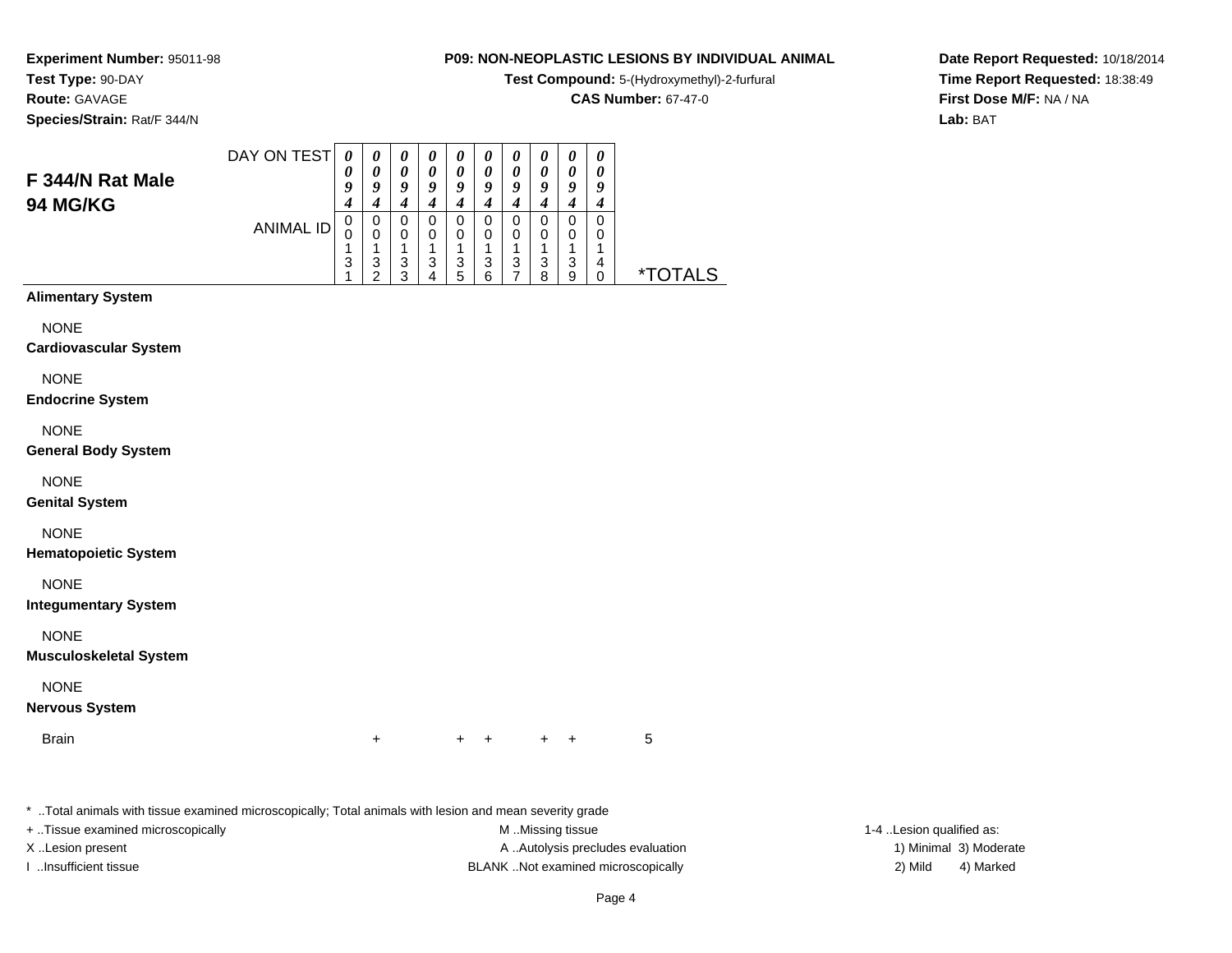**Test Compound:** 5-(Hydroxymethyl)-2-furfural

**CAS Number:** 67-47-0

**Date Report Requested:** 10/18/2014**Time Report Requested:** 18:38:49**First Dose M/F:** NA / NA**Lab:** BAT

**Experiment Number:** 95011-98**Test Type:** 90-DAY**Route:** GAVAGE**Species/Strain:** Rat/F 344/N

| F 344/N Rat Male<br><b>94 MG/KG</b> | DAY ON TEST | 0<br>0<br>9<br>4 | 0<br>0<br>9      | $\boldsymbol{\theta}$<br>0<br>9 | $\boldsymbol{\theta}$<br>0<br>0 | $\boldsymbol{\theta}$<br>0<br>9<br>4 | $\boldsymbol{\theta}$<br>0<br>9 | $\boldsymbol{\theta}$<br>$\boldsymbol{\theta}$<br>9<br>4 | $\boldsymbol{\theta}$<br>0<br>Q | 0<br>0<br>9      | 0<br>0<br>q      |                       |
|-------------------------------------|-------------|------------------|------------------|---------------------------------|---------------------------------|--------------------------------------|---------------------------------|----------------------------------------------------------|---------------------------------|------------------|------------------|-----------------------|
|                                     | ANIMAL ID   | 0<br>3           | 0<br>0<br>3<br>◠ | 0<br>3<br>ว                     | 3                               | 0<br>0<br>3<br>5                     | 0<br>0<br>3<br>6                | 0<br>0<br>3                                              | 0<br>3<br>я                     | 0<br>0<br>3<br>9 | 0<br>0<br>4<br>0 | <i><b>*TOTALS</b></i> |
| <b>Spinal Cord</b>                  |             |                  |                  |                                 |                                 |                                      |                                 |                                                          |                                 |                  |                  | 5                     |

**Respiratory System**

NONE

**Special Senses System**

NONE

**Urinary System**

NONE

\* ..Total animals with tissue examined microscopically; Total animals with lesion and mean severity grade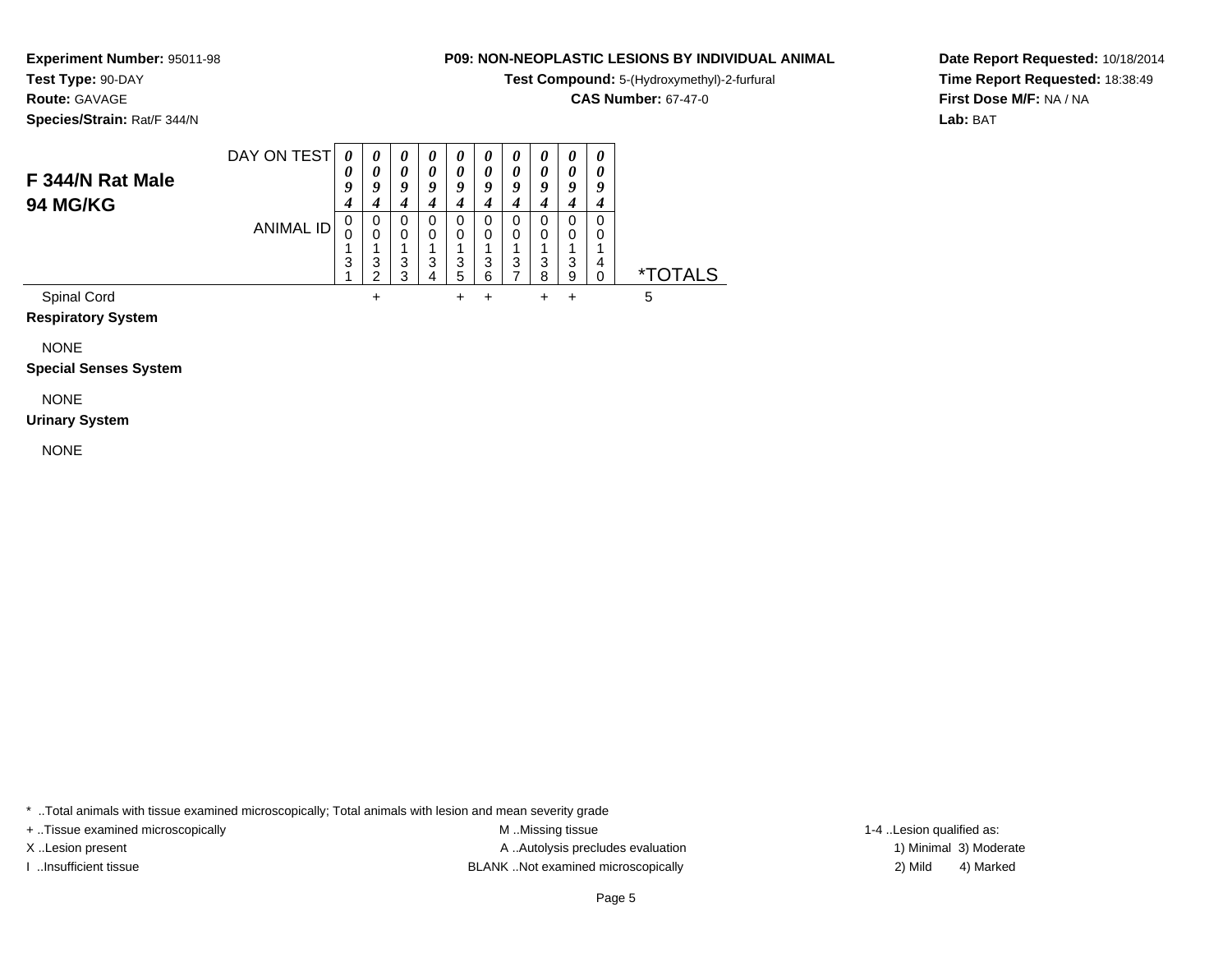**Test Compound:** 5-(Hydroxymethyl)-2-furfural

**CAS Number:** 67-47-0

**Date Report Requested:** 10/18/2014**Time Report Requested:** 18:38:49**First Dose M/F:** NA / NA**Lab:** BAT

**Experiment Number:** 95011-98**Test Type:** 90-DAY**Route:** GAVAGE**Species/Strain:** Rat/F 344/N

### DAY ON TEST**F 344/N Rat Male**ANIMAL ID*0 0 9 4* 0 0 1 4 1*0 0 9 4* 0 0 1 4 2*0 0 9 4* 0 0 1 4 3*0 0 9 4* 0 0 1 4 4*0 0 9 4* 0 0 1 4 5*0 0 9 4* 0 0 1 4 6*0 0 9 4* 0 0 1 4 7*0 0 9 4* 0 0 1 4 8*0 0 9 4* 0 0 1 4 9*0 0 9 4* 0 0 1 5 $\check{\mathrm{o}}$ 0 \*TOTALS

# **Alimentary System**

**188 MG/KG**

**NONE** 

## **Cardiovascular System**

NONE

## **Endocrine System**

NONE

## **General Body System**

NONE

## **Genital System**

NONE

## **Hematopoietic System**

NONE

## **Integumentary System**

NONE

## **Musculoskeletal System**

NONE

## **Nervous System**

**Brain** 

n  $+$ <sup>+</sup> <sup>+</sup> <sup>+</sup> + 5

\* ..Total animals with tissue examined microscopically; Total animals with lesion and mean severity grade

+ ..Tissue examined microscopically examined microscopically examined as: M ..Missing tissue 1-4 ..Lesion qualified as: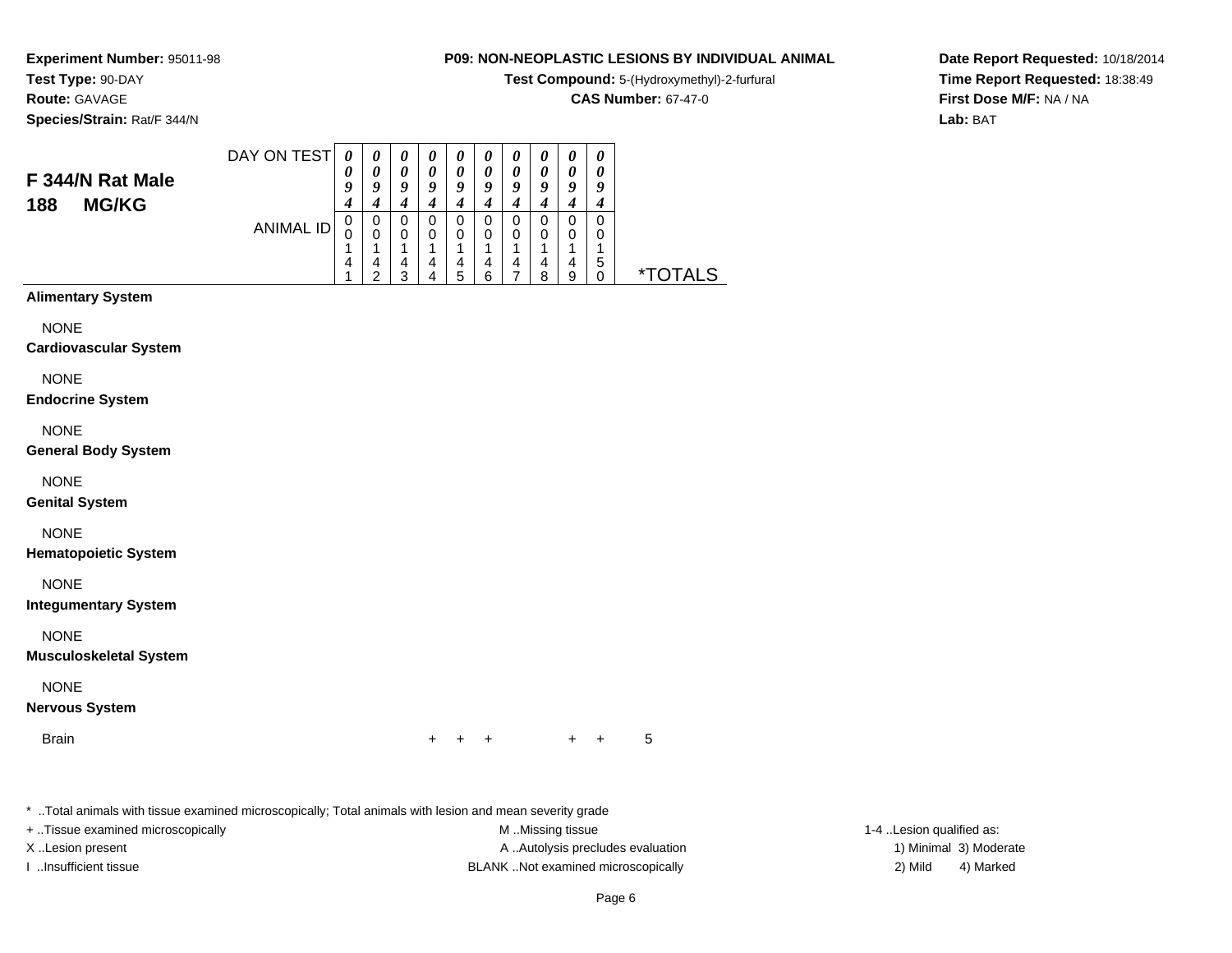**Test Compound:** 5-(Hydroxymethyl)-2-furfural

**CAS Number:** 67-47-0

**Date Report Requested:** 10/18/2014**Time Report Requested:** 18:38:49**First Dose M/F:** NA / NA**Lab:** BAT

**Test Type:** 90-DAY**Route:** GAVAGE**Species/Strain:** Rat/F 344/N

**Experiment Number:** 95011-98

### DAY ON TEST**F 344/N Rat Male188 MG/KG**ANIMAL ID*0 0 9 4* 0 0 1 4 1*0 0 9 4* 0 0 1 4 2*0 0 9 4* 0 0 1 4 3*0 0 9 4* 0 0 1 4 4 $+$ *0 0 9 4* 0 0 1 4 5 $\ddot{}$ *0 0 9 4* 0 0 1 4 6 $\ddot{}$ *0 0 9 4* 0 0 1 4 7*0 0 9 4* 0 0 1 4 8*0 0 9 4* 0 0 1 4 9 $+$ *0 0 9 4* 0 0 1 5 $\check{\mathrm{o}}$ 0 \*TOTALSSpinal Cord $\alpha$ <sup>+</sup> <sup>+</sup> <sup>+</sup> + 5

**Respiratory System**

NONE

**Special Senses System**

# NONE

**Urinary System**

NONE

\* ..Total animals with tissue examined microscopically; Total animals with lesion and mean severity grade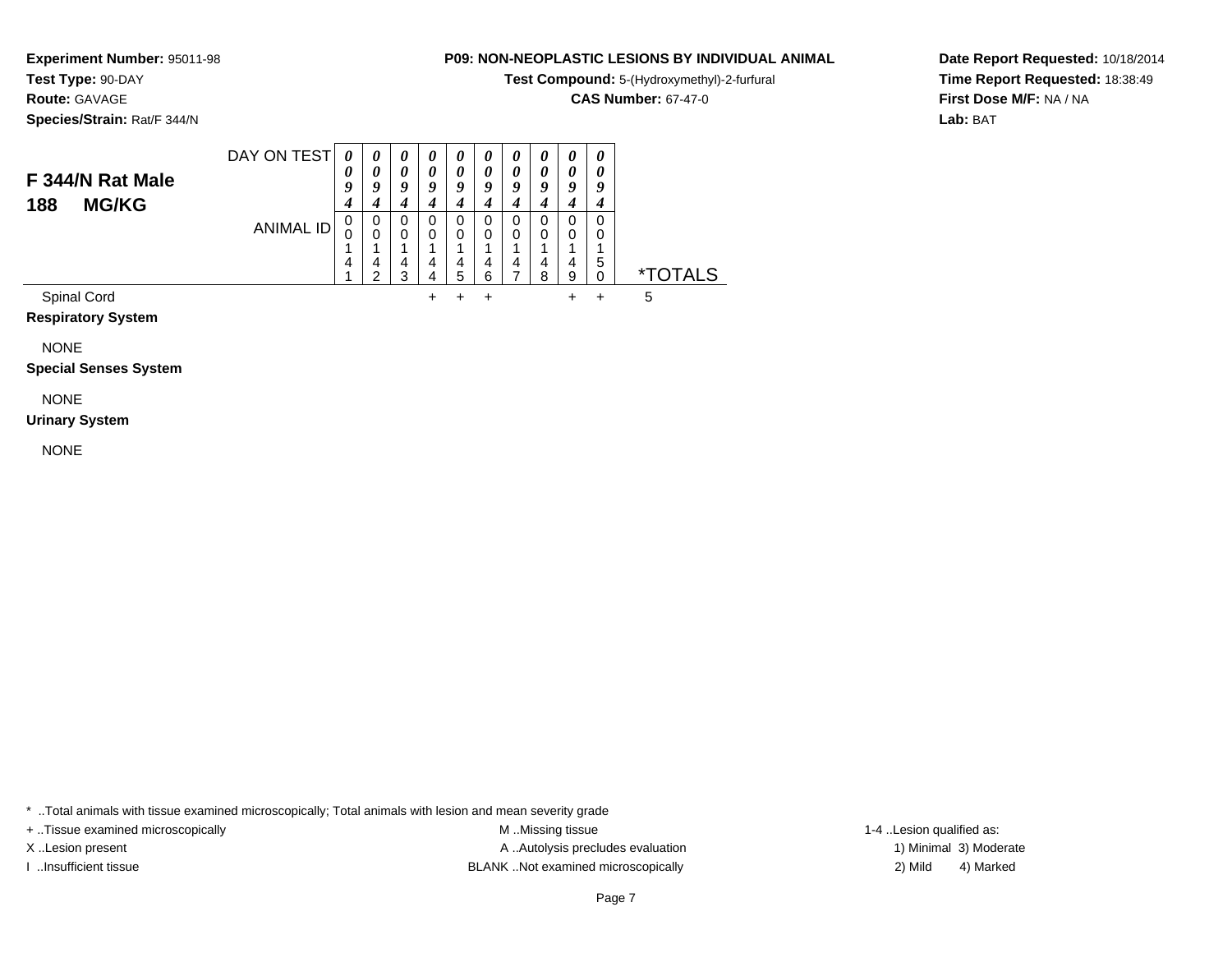**Test Compound:** 5-(Hydroxymethyl)-2-furfural

**CAS Number:** 67-47-0

**Date Report Requested:** 10/18/2014**Time Report Requested:** 18:38:49**First Dose M/F:** NA / NA**Lab:** BAT

**Experiment Number:** 95011-98**Test Type:** 90-DAY**Route:** GAVAGE**Species/Strain:** Rat/F 344/N

| F 344/N Rat Male<br><b>MG/KG</b><br>375 | DAY ON TEST | 0<br>0<br>9 | 0<br>0<br>$\boldsymbol{0}$ | U<br>0<br>9 | $\boldsymbol{U}$<br>$\boldsymbol{\theta}$<br>о | $\boldsymbol{\theta}$<br>0<br>9 | U<br>$\boldsymbol{\theta}$<br>g | $\boldsymbol{\theta}$<br>0<br>9 | $\prime$<br>O<br>q | 0<br>0<br>9 | 0<br>0<br>Q |    |
|-----------------------------------------|-------------|-------------|----------------------------|-------------|------------------------------------------------|---------------------------------|---------------------------------|---------------------------------|--------------------|-------------|-------------|----|
|                                         | ANIMAL ID   | U<br>U      | 0<br>0                     | 0           |                                                | 0<br>0                          | 0<br>0                          | 0<br>0                          | O                  | 0<br>0      | 0<br>0      |    |
|                                         |             | 5           | 5                          | 5<br>◠      | 5                                              | 5<br>5                          | 5                               | 5                               | <sub>5</sub><br>ິດ | 5<br>9      | 6           | ×. |

# **Alimentary System**

NONE

**Cardiovascular System**

NONE

**Endocrine System**

NONE

**General Body System**

NONE

**Genital System**

NONE

**Hematopoietic System**

NONE

**Integumentary System**

NONE

**Musculoskeletal System**

NONE

**Nervous System**

**Brain** 

n  $+$ <sup>+</sup> <sup>+</sup> <sup>+</sup> + 5

\* ..Total animals with tissue examined microscopically; Total animals with lesion and mean severity grade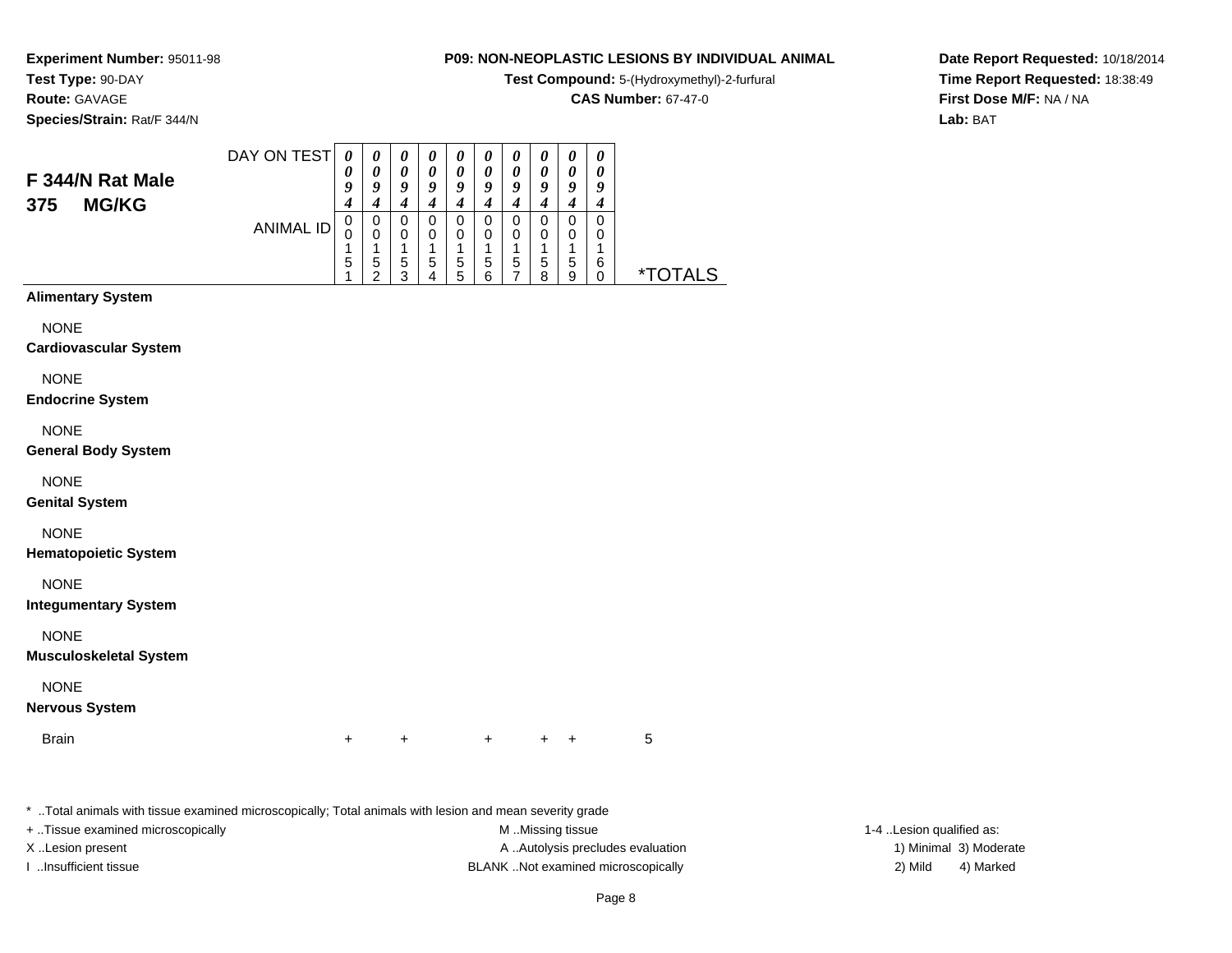**Test Compound:** 5-(Hydroxymethyl)-2-furfural

**CAS Number:** 67-47-0

**Date Report Requested:** 10/18/2014**Time Report Requested:** 18:38:49**First Dose M/F:** NA / NA**Lab:** BAT

**Experiment Number:** 95011-98**Test Type:** 90-DAY**Route:** GAVAGE**Species/Strain:** Rat/F 344/N

### DAY ON TEST**F 344/N Rat Male375 MG/KG**ANIMAL ID*0 0 9 4* 0 0 1 5 1 $\ddot{}$ *0 0 9 4* 0 0 1 5 2*0 0 9 4* 0 0 1 5 3 $\ddot{}$ *0 0 9 4* 0 0 1 5 4*0 0 9 4* 0 0 1 5 5*0 0 9 4* 0 0 1 5 6 $\ddot{}$ *0 0 9 4* 0 0 1 5 7*0 0 9 4* 0 0 1 5 8 $+$ *0 0 9 4* 0 0 1 5 9 $\ddot{}$ *0 0 9 4* 0 0 1 6 $\check{\mathrm{o}}$ \*TOTALS Spinal Cord $\alpha$  + <sup>+</sup> <sup>+</sup> <sup>+</sup> + 5

**Respiratory System**

NONE

**Special Senses System**

# NONE

**Urinary System**

NONE

\* ..Total animals with tissue examined microscopically; Total animals with lesion and mean severity grade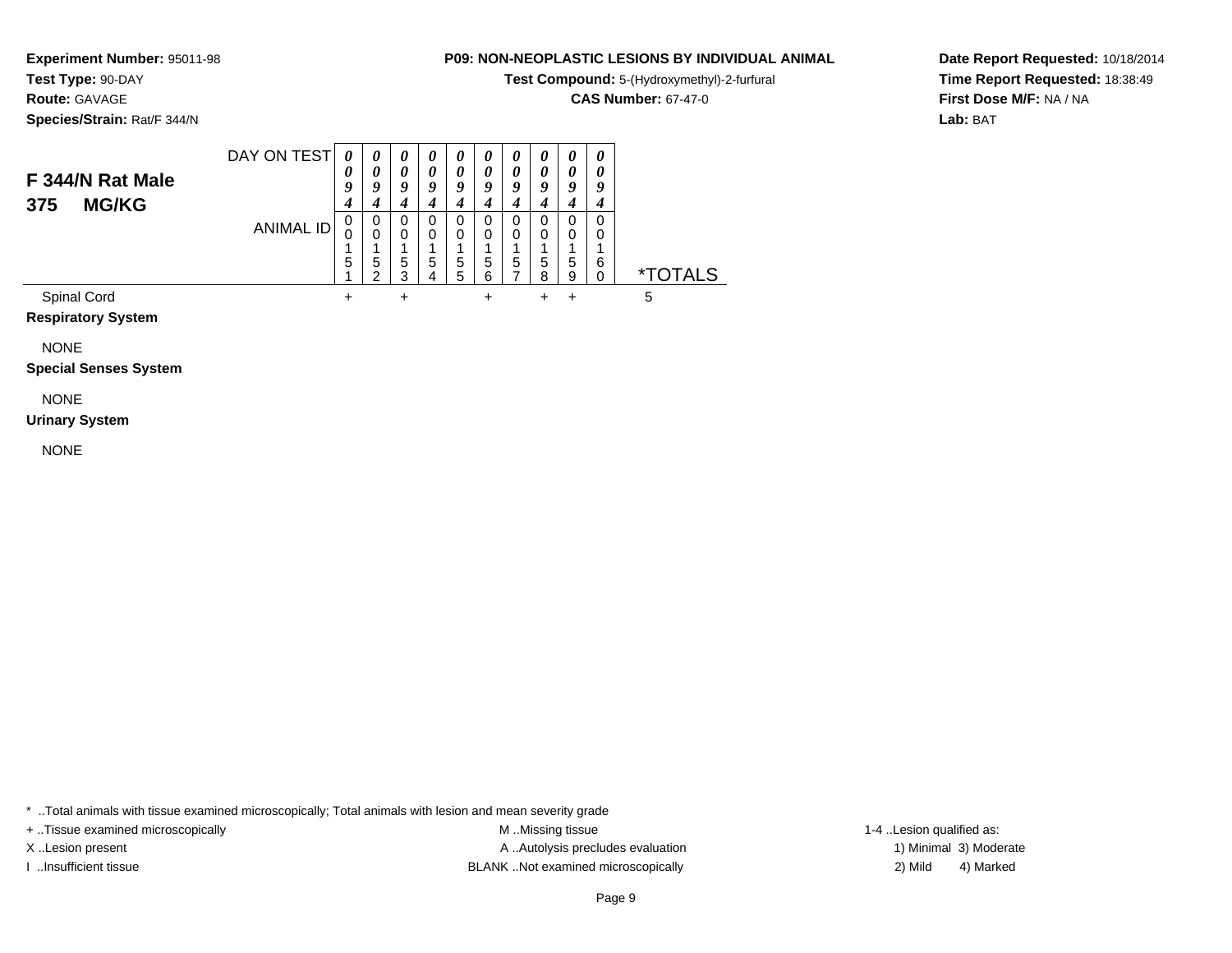**Test Compound:** 5-(Hydroxymethyl)-2-furfural

**CAS Number:** 67-47-0

**Date Report Requested:** 10/18/2014**Time Report Requested:** 18:38:49**First Dose M/F:** NA / NA**Lab:** BAT

**Experiment Number:** 95011-98**Test Type:** 90-DAY**Route:** GAVAGE**Species/Strain:** Rat/F 344/N

| F 344/N Rat Male<br><b>MG/KG</b><br>750 | DAY ON TEST | 0<br>0<br>9 | $\boldsymbol{\theta}$<br>0<br>$\boldsymbol{0}$ | $\boldsymbol{\theta}$<br>0<br>9 | $\boldsymbol{U}$<br>ο | $\boldsymbol{\theta}$<br>0<br>9 | U<br>$\theta$<br>9 | $\boldsymbol{\theta}$<br>0<br>9 | $\boldsymbol{\theta}$<br>0<br>o | 0<br>0<br>q      | 0<br>0<br>9 |           |
|-----------------------------------------|-------------|-------------|------------------------------------------------|---------------------------------|-----------------------|---------------------------------|--------------------|---------------------------------|---------------------------------|------------------|-------------|-----------|
|                                         | ANIMAL ID   | U<br>U<br>6 | 0<br>0<br>6                                    | 0<br>6<br>っ                     | 6                     | 0<br>0<br>6<br>5                | 0<br>0<br>6        | 0<br>0<br>6                     | 6<br>ິດ                         | 0<br>0<br>6<br>9 | 0<br>0      | ×.<br>ALS |

**Alimentary System**

NONE

**Cardiovascular System**

NONE

**Endocrine System**

NONE

**General Body System**

NONE

**Genital System**

NONE

**Hematopoietic System**

NONE

**Integumentary System**

NONE

**Musculoskeletal System**

NONE

**Nervous System**

**Brain** n  $+$ 

<sup>+</sup> <sup>+</sup> <sup>+</sup> + 5

\* ..Total animals with tissue examined microscopically; Total animals with lesion and mean severity grade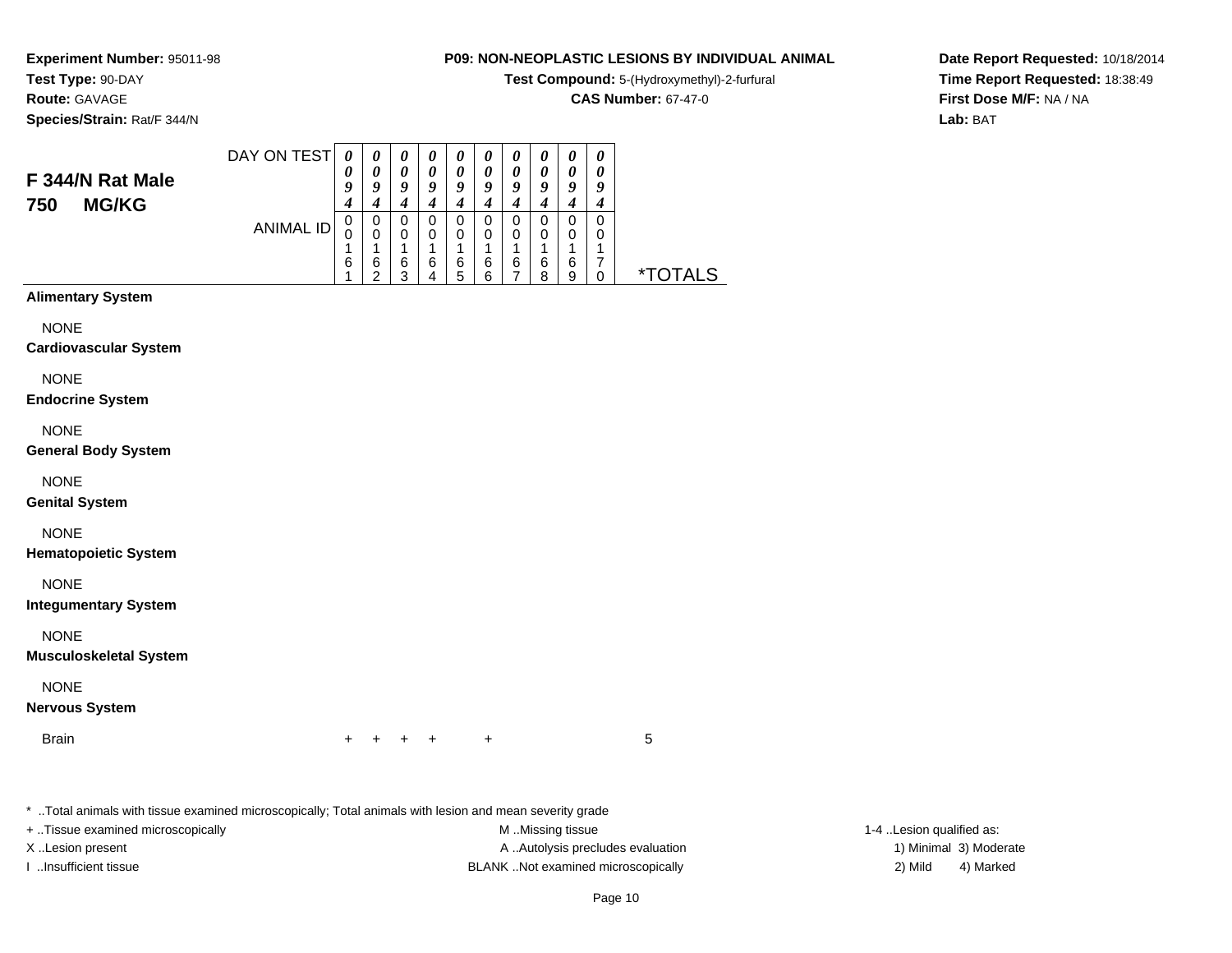**Test Compound:** 5-(Hydroxymethyl)-2-furfural

**CAS Number:** 67-47-0

**Date Report Requested:** 10/18/2014**Time Report Requested:** 18:38:49**First Dose M/F:** NA / NA**Lab:** BAT

**Test Type:** 90-DAY**Route:** GAVAGE**Species/Strain:** Rat/F 344/N

**Experiment Number:** 95011-98

### DAY ON TEST**F 344/N Rat Male750 MG/KG**ANIMAL ID*0 0 9 4* 0 0 1 6 1 $+$ *0 0 9 4* 0 0 1 6 2 $\pm$ *0 0 9 4* 0 0 1 6 3 $\ddot{}$ *0 0 9 4* 0 0 1 6 4 $\ddot{}$ *0 0 9 4* 0 0 1 6 5*0 0 9 4* 0 0 1 6 6 $\ddot{}$ *0 0 9 4* 0 0 1 6 7*0 0 9 4* 0 0 1 6 8*0 0 9 4* 0 0 1 6 9*0 0 9 4* 0 0 1 7 $\dot{0}$ 0 \*TOTALSSpinal Cord $\alpha$  + <sup>+</sup> <sup>+</sup> <sup>+</sup> + 5

**Respiratory System**

NONE

**Special Senses System**

# NONE

**Urinary System**

NONE

\* ..Total animals with tissue examined microscopically; Total animals with lesion and mean severity grade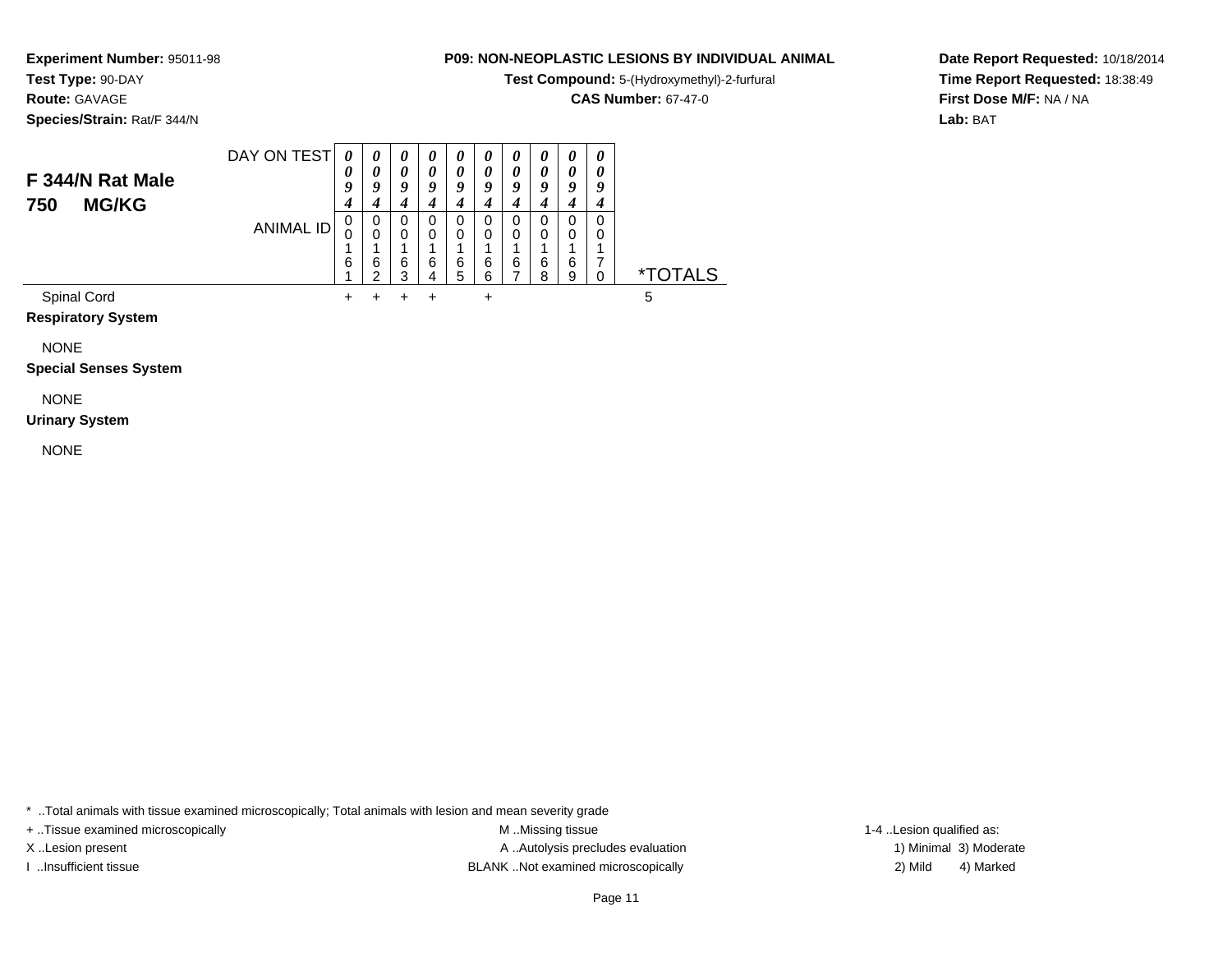**Test Compound:** 5-(Hydroxymethyl)-2-furfural

**CAS Number:** 67-47-0

**Date Report Requested:** 10/18/2014**Time Report Requested:** 18:38:49**First Dose M/F:** NA / NA**Lab:** BAT

**Experiment Number:** 95011-98**Test Type:** 90-DAY**Route:** GAVAGE**Species/Strain:** Rat/F 344/N

| F 344/N Rat Male<br><b>MG/KG</b><br>1500 | DAY ON TEST | $\boldsymbol{\theta}$<br>υ<br>ч<br>4 | $\boldsymbol{\theta}$<br>a | U<br>Q      | o           | O           | 3      | U<br>Q | U<br>o | $\boldsymbol{\theta}$<br>0<br>9 | U<br>$\boldsymbol{\theta}$<br>a |    |
|------------------------------------------|-------------|--------------------------------------|----------------------------|-------------|-------------|-------------|--------|--------|--------|---------------------------------|---------------------------------|----|
|                                          | ANIMAL ID   | υ<br>U                               | 0<br>0<br>◠                | 0<br>0<br>3 | U<br>0<br>4 | O<br>0<br>5 | 0<br>հ | O<br>0 | 0<br>o | $\Omega$<br>0<br>9              | 8                               | ∗⊤ |

# **Alimentary System**

NONE

**Cardiovascular System**

NONE

**Endocrine System**

NONE

**General Body System**

NONE

**Genital System**

NONE

**Hematopoietic System**

NONE

**Integumentary System**

NONE

**Musculoskeletal System**

NONE

**Nervous System**

**Brain** n  $+$ 

<sup>+</sup> <sup>+</sup> <sup>+</sup> + 5

\* ..Total animals with tissue examined microscopically; Total animals with lesion and mean severity grade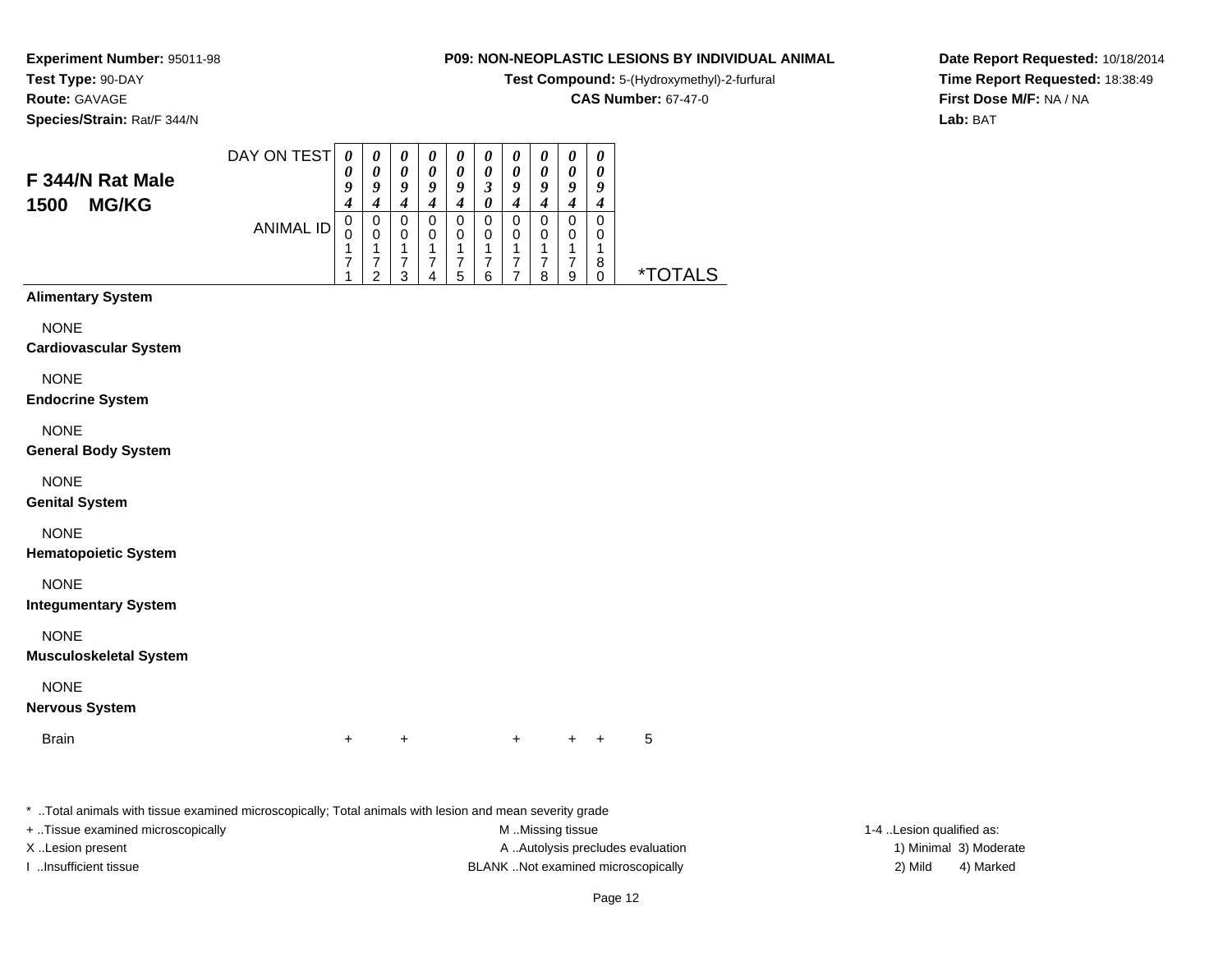**Test Compound:** 5-(Hydroxymethyl)-2-furfural

**CAS Number:** 67-47-0

**Date Report Requested:** 10/18/2014**Time Report Requested:** 18:38:49**First Dose M/F:** NA / NA**Lab:** BAT

**Experiment Number:** 95011-98**Test Type:** 90-DAY**Route:** GAVAGE**Species/Strain:** Rat/F 344/N

| F 344/N Rat Male<br><b>MG/KG</b><br>1500 | DAY ON TEST | 0<br>$\boldsymbol{\theta}$<br>9<br>4 | $\theta$<br>0<br>9 | $\theta$<br>$\theta$<br>9 | $\boldsymbol{\theta}$<br>0<br>9 | 0<br>0<br>9      | $\boldsymbol{\theta}$<br>0 | $\boldsymbol{\theta}$<br>0<br>9<br>4 | $\boldsymbol{\theta}$<br>0<br>v | $\boldsymbol{\theta}$<br>0<br>9 | 0<br>o      |                       |
|------------------------------------------|-------------|--------------------------------------|--------------------|---------------------------|---------------------------------|------------------|----------------------------|--------------------------------------|---------------------------------|---------------------------------|-------------|-----------------------|
|                                          | ANIMAL ID   | 0                                    | 0<br>0<br>◠        | 0<br>$\Omega$<br>2        | 0<br>0<br>4                     | 0<br>0<br>–<br>5 | 0<br>0<br>6                | 0<br>0<br>⇁                          | 0<br>0<br>8                     | 0<br>0<br>⇁<br>9                | 0<br>0<br>8 | <i><b>*TOTALS</b></i> |
| Spinal Cord                              |             | ٠                                    |                    | +                         |                                 |                  |                            |                                      |                                 |                                 |             | 5                     |

**Respiratory System**

NONE

**Special Senses System**

# NONE

**Urinary System**

NONE

# \*\*\*END OF MALE DATA\*\*\*

\* ..Total animals with tissue examined microscopically; Total animals with lesion and mean severity grade

+ ..Tissue examined microscopically examined microscopically examined as:  $M$  ..Missing tissue 1-4 ..Lesion qualified as: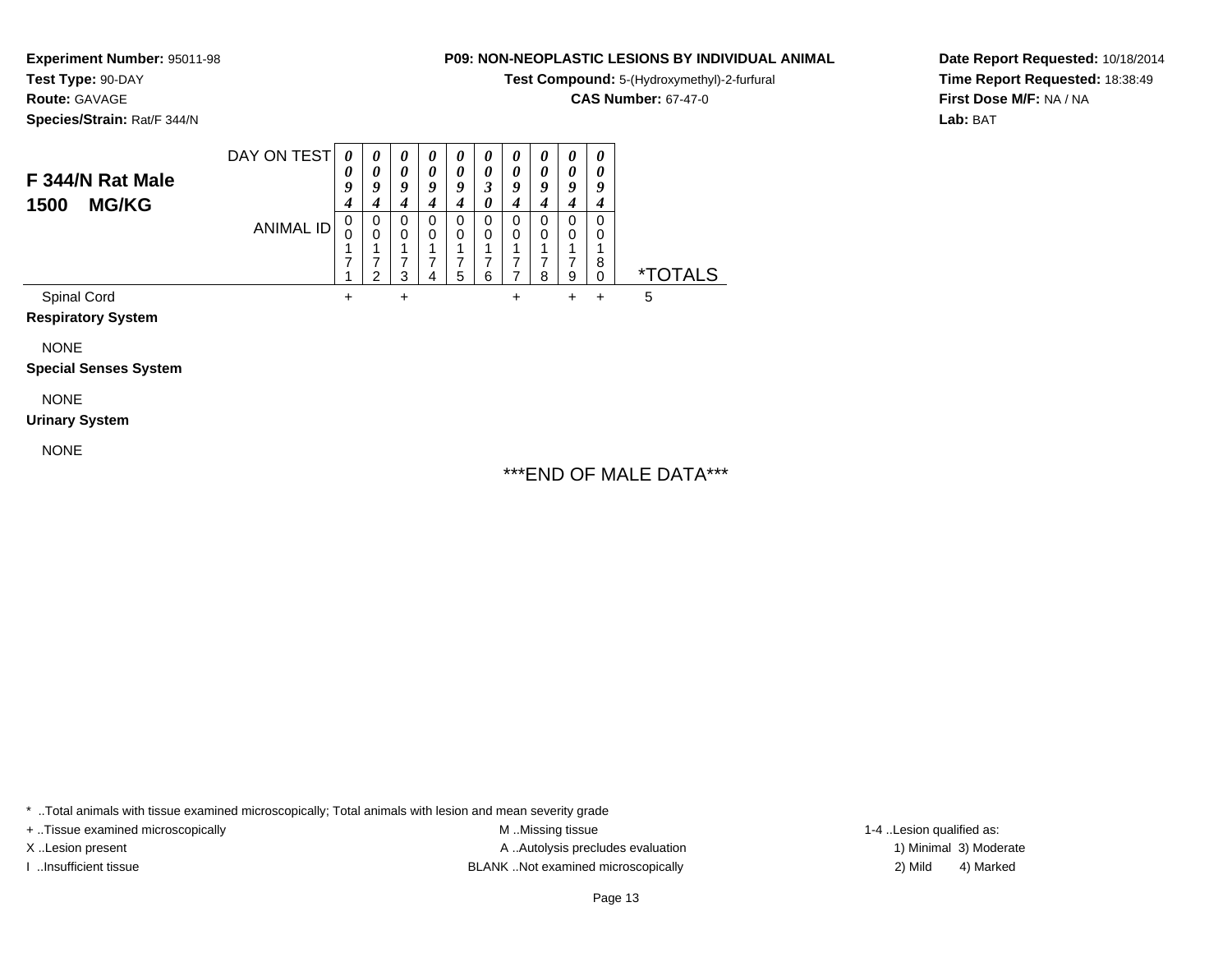**Test Compound:** 5-(Hydroxymethyl)-2-furfural

**CAS Number:** 67-47-0

**Date Report Requested:** 10/18/2014**Time Report Requested:** 18:38:49**First Dose M/F:** NA / NA**Lab:** BAT

**Experiment Number:** 95011-98**Test Type:** 90-DAY**Route:** GAVAGE**Species/Strain:** Rat/F 344/N

| F 344/N Rat Female<br>0 MG/KG | DAY ON TEST | 0<br>U<br>ч | $\boldsymbol{\theta}$<br>a | 0<br>Q           | U<br>o | $\boldsymbol{\theta}$<br>Q | $\boldsymbol{\theta}$<br>a | U<br>о      | U<br>o      | 0<br>0<br>9      | $\boldsymbol{\theta}$<br>U<br>o |             |
|-------------------------------|-------------|-------------|----------------------------|------------------|--------|----------------------------|----------------------------|-------------|-------------|------------------|---------------------------------|-------------|
|                               | ANIMAL ID   | υ<br>8      | U<br>0<br>8<br>◠           | 0<br>0<br>8<br>ว | O<br>8 | O<br>0<br>8<br>5           | 8<br>հ                     | O<br>0<br>8 | U<br>8<br>o | 0<br>0<br>8<br>9 | 9                               | ∗⊤<br>TAI S |

# **Alimentary System**

NONE

### **Cardiovascular System**

NONE

### **Endocrine System**

NONE

### **General Body System**

NONE

## **Genital System**

NONE

## **Hematopoietic System**

NONE

## **Integumentary System**

NONE

## **Musculoskeletal System**

NONE

## **Nervous System**

**Brain** 

n  $+$ <sup>+</sup> <sup>+</sup> <sup>+</sup> + 5

\* ..Total animals with tissue examined microscopically; Total animals with lesion and mean severity grade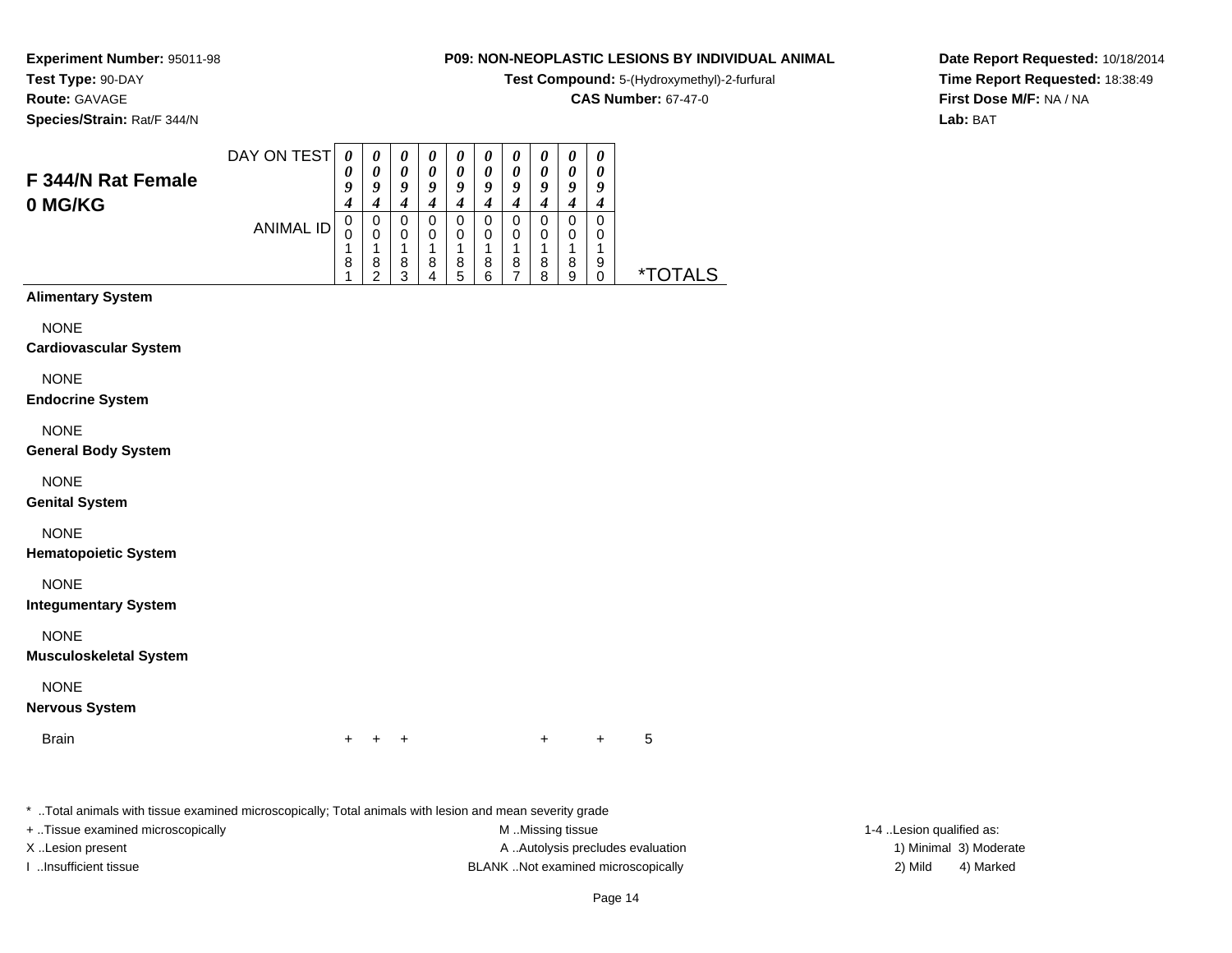**Test Compound:** 5-(Hydroxymethyl)-2-furfural

**CAS Number:** 67-47-0

**Date Report Requested:** 10/18/2014**Time Report Requested:** 18:38:50**First Dose M/F:** NA / NA**Lab:** BAT

**Test Type:** 90-DAY**Route:** GAVAGE

**Experiment Number:** 95011-98

**Species/Strain:** Rat/F 344/N

| F 344/N Rat Female<br>0 MG/KG | DAY ON TEST | 0<br>$\boldsymbol{\theta}$<br>9<br>4 | $\theta$<br>$\boldsymbol{\theta}$<br>9 | $\theta$<br>0<br>9 | 0<br>0<br>9      | 0<br>0<br>9      | 0<br>0<br>9      | $\boldsymbol{\theta}$<br>0<br>9 | 0<br>Q | 0<br>9 | $\boldsymbol{\theta}$<br>Y |                       |
|-------------------------------|-------------|--------------------------------------|----------------------------------------|--------------------|------------------|------------------|------------------|---------------------------------|--------|--------|----------------------------|-----------------------|
|                               | ANIMAL ID   | 8                                    | 0<br>0<br>8<br>ົ                       | 0<br>0<br>8<br>3   | 0<br>0<br>8<br>4 | 0<br>0<br>8<br>5 | 0<br>0<br>8<br>6 | 0<br>0<br>л<br>8<br>⇁           | 8<br>8 | 8<br>9 | 9                          | <i><b>*TOTALS</b></i> |
| Spinal Cord                   |             | ┭                                    |                                        | ÷                  |                  |                  |                  |                                 |        |        | $\pm$                      | 5                     |

**Respiratory System**

NONE

**Special Senses System**

NONE

**Urinary System**

NONE

\* ..Total animals with tissue examined microscopically; Total animals with lesion and mean severity grade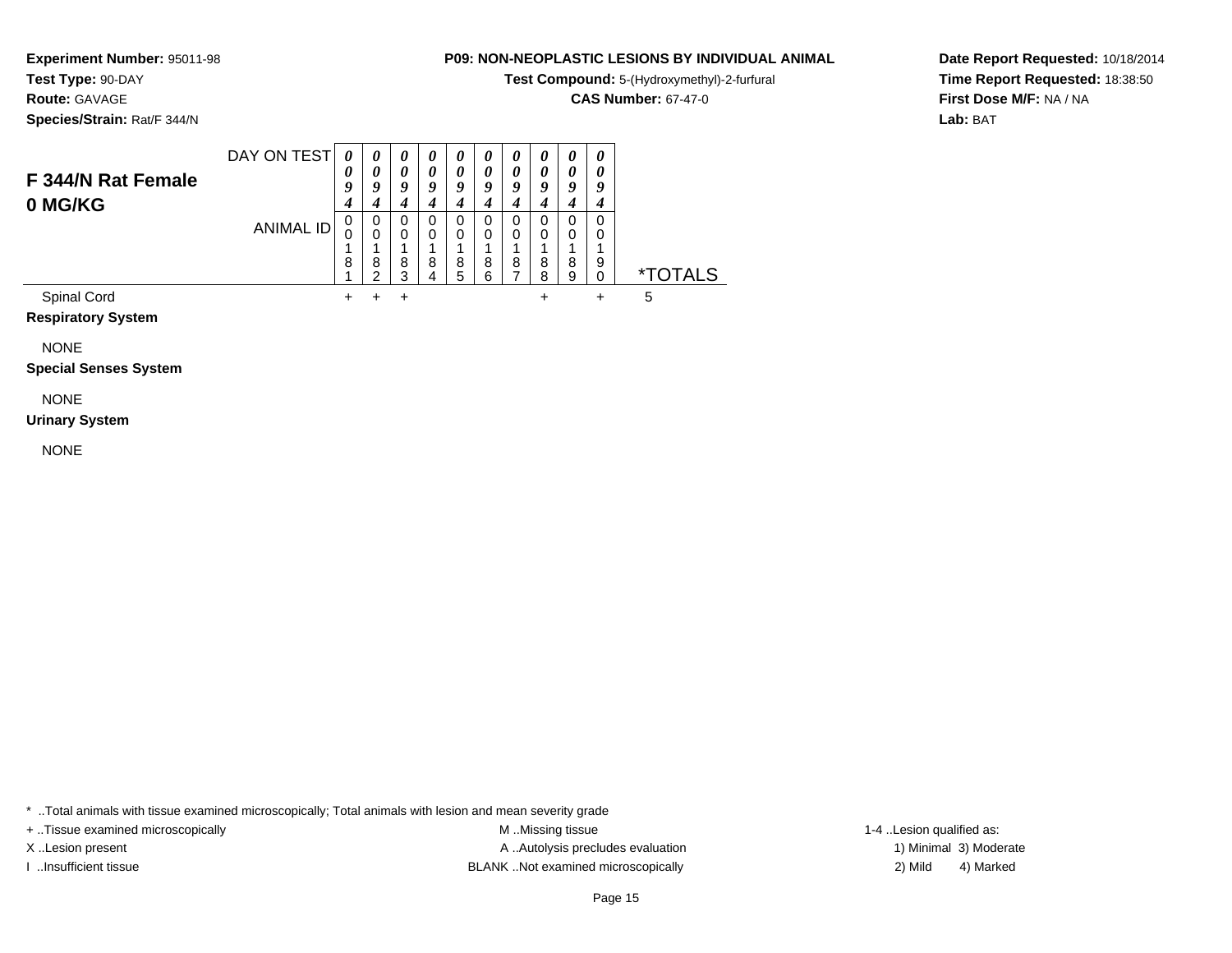**Test Compound:** 5-(Hydroxymethyl)-2-furfural

**CAS Number:** 67-47-0

**Date Report Requested:** 10/18/2014**Time Report Requested:** 18:38:50**First Dose M/F:** NA / NA**Lab:** BAT

**Experiment Number:** 95011-98**Test Type:** 90-DAY**Route:** GAVAGE**Species/Strain:** Rat/F 344/N

|                                       | DAY ON TEST | U       | $\boldsymbol{\theta}$ | $\boldsymbol{\theta}$ | U<br>0 | U<br>0 | U      | $\boldsymbol{\theta}$<br>0 | $\boldsymbol{\theta}$<br>0 | $\boldsymbol{\theta}$<br>$\boldsymbol{\theta}$ | 0       |                    |
|---------------------------------------|-------------|---------|-----------------------|-----------------------|--------|--------|--------|----------------------------|----------------------------|------------------------------------------------|---------|--------------------|
| F 344/N Rat Female<br><b>94 MG/KG</b> |             | g       | O                     | 9                     | O      | 9      | o      | 9<br>4                     | 9                          | 9<br>-                                         | o<br>-, |                    |
|                                       | ANIMAL ID   | 0<br>L. | 0                     | 0<br>O                |        | 0<br>0 |        | 0                          |                            | 0                                              | 0<br>◠  |                    |
|                                       |             | 9       | 9<br>◠                | 9<br>າ                | 9      | 9<br>5 | 9<br>ĥ | 9                          | 9<br>я                     | 9<br>9                                         | 0       | TAI S<br>$\star^-$ |

# **Alimentary System**

NONE

**Cardiovascular System**

NONE

**Endocrine System**

NONE

**General Body System**

NONE

**Genital System**

NONE

**Hematopoietic System**

NONE

**Integumentary System**

NONE

**Musculoskeletal System**

NONE

**Nervous System**

**Brain** 

n  $+$ <sup>+</sup> <sup>+</sup> <sup>+</sup> + 5

\* ..Total animals with tissue examined microscopically; Total animals with lesion and mean severity grade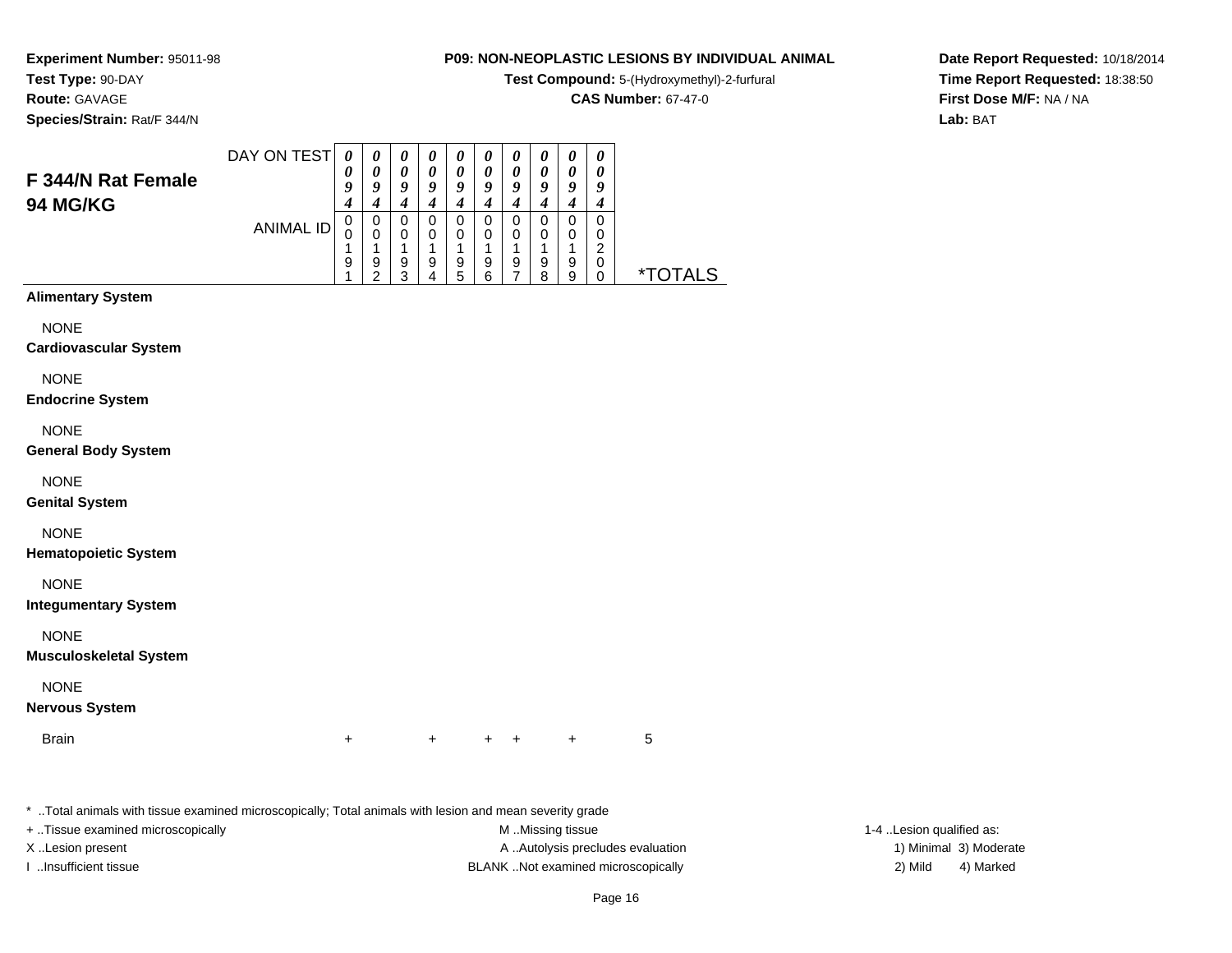**Test Compound:** 5-(Hydroxymethyl)-2-furfural

**CAS Number:** 67-47-0

**Date Report Requested:** 10/18/2014**Time Report Requested:** 18:38:50**First Dose M/F:** NA / NA**Lab:** BAT

**Species/Strain:** Rat/F 344/N

**Test Type:** 90-DAY**Route:** GAVAGE

**Experiment Number:** 95011-98

### DAY ON TEST**F 344/N Rat Female94 MG/KG**ANIMAL ID*0 0 9 4* 0 0 1 9 1 $\ddot{}$ *0 0 9 4* 0 0 1 9 2*0 0 9 4* 0 0 1 9 3*0 0 9 4* 0 0 1 9 4 $\ddot{}$ *0 0 9 4* 0 0 1 9 5*0 0 9 4* 0 0 1 9 6 $\ddot{}$ *0 0 9 4* 0 0 1 9 7 $\ddot{}$ *0 0 9 4* 0 0 1 9 8*0 0 9 4* 0 0 1 9 9 $\ddot{}$ *0 0 9 4* 0 0 2 0 $\check{\mathrm{o}}$ 0 \*TOTALSSpinal Cord $\alpha$  + <sup>+</sup> <sup>+</sup> <sup>+</sup> + 5 Cyst Epithelial Inclusionn X  $\mathsf{X}$  and  $\mathsf{Y}$  are the set of  $\mathsf{Y}$

## **Respiratory System**

NONE

# **Special Senses System**

# NONE

**Urinary System**

NONE

\* ..Total animals with tissue examined microscopically; Total animals with lesion and mean severity grade

+ ..Tissue examined microscopically examined microscopically examined as: M ..Missing tissue 1-4 ..Lesion qualified as: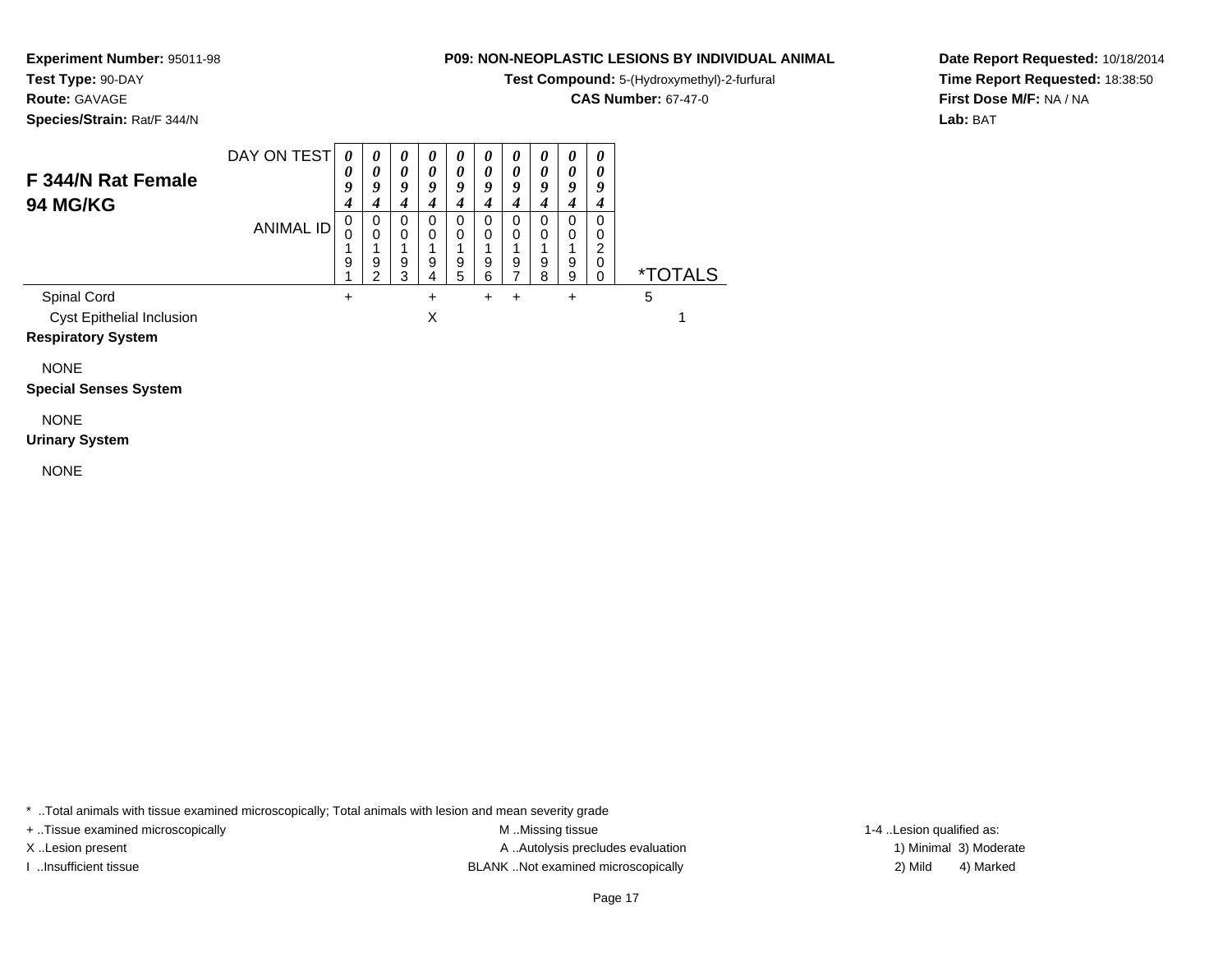**Test Compound:** 5-(Hydroxymethyl)-2-furfural

**CAS Number:** 67-47-0

**Date Report Requested:** 10/18/2014**Time Report Requested:** 18:38:50**First Dose M/F:** NA / NA**Lab:** BAT

**Experiment Number:** 95011-98**Test Type:** 90-DAY**Route:** GAVAGE**Species/Strain:** Rat/F 344/N

|                                           | DAY ON TEST | 0      | $\theta$        | $\boldsymbol{\theta}$ | $\boldsymbol{\theta}$ | $\boldsymbol{\theta}$ | U      | U        | U            | 0      |   |                |  |
|-------------------------------------------|-------------|--------|-----------------|-----------------------|-----------------------|-----------------------|--------|----------|--------------|--------|---|----------------|--|
| F 344/N Rat Female<br><b>MG/KG</b><br>188 |             | U      | 0               | 0                     | 0                     | 0                     | 0      | $\theta$ |              |        |   |                |  |
|                                           |             | 9      | Q               | Q                     | a                     | Q                     | o      | Q        | u            | o      |   |                |  |
|                                           |             | 4      |                 | 4                     |                       | 4                     |        | 4        |              |        |   |                |  |
|                                           | ANIMAL ID   | U      | 0               | 0                     | O                     | 0                     | O      | 0        | O            | 0      |   |                |  |
|                                           |             | υ<br>◠ | 0<br>◠          | 0                     | 0                     | 0                     | Ω<br>◠ | 0        | ◠            | 0      | ົ |                |  |
|                                           |             | ∠      |                 | າ                     | ⌒                     | າ<br>∠                |        | ົ<br>∠   |              | ົ      |   |                |  |
|                                           |             | υ      | 0<br>$\sqrt{2}$ | 0<br>◠                | 0                     | 0<br>5                | ี่ค    | 0        | O<br>$\circ$ | 0<br>9 |   | ינ <i>ו</i> ד* |  |
|                                           |             |        |                 |                       |                       |                       |        |          |              |        |   |                |  |

# **Alimentary System**

NONE

**Cardiovascular System**

NONE

**Endocrine System**

NONE

**General Body System**

NONE

**Genital System**

NONE

**Hematopoietic System**

NONE

**Integumentary System**

NONE

**Musculoskeletal System**

NONE

**Nervous System**

**Brain** 

n  $+$ <sup>+</sup> <sup>+</sup> <sup>+</sup> + 5

\* ..Total animals with tissue examined microscopically; Total animals with lesion and mean severity grade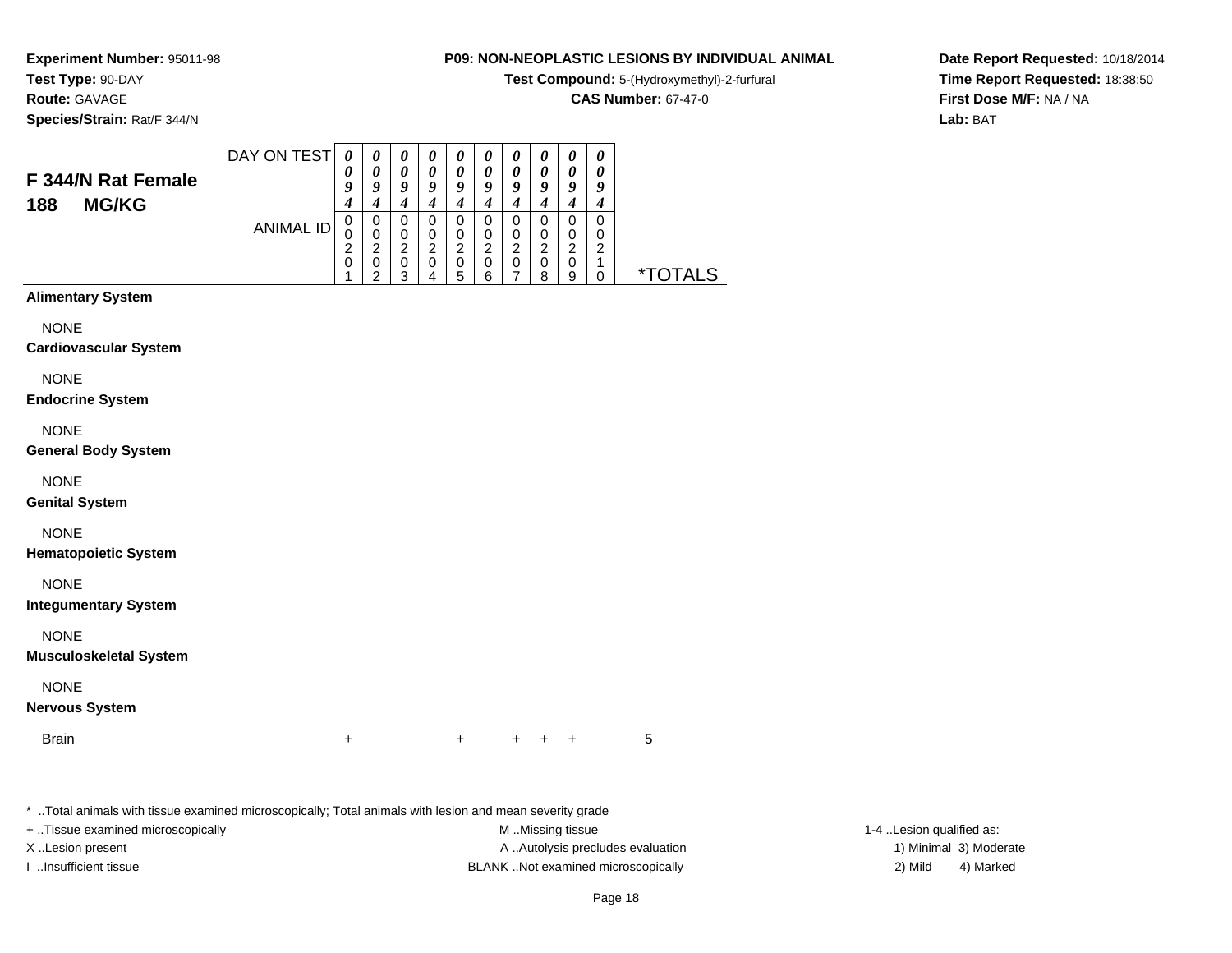**Test Compound:** 5-(Hydroxymethyl)-2-furfural

**CAS Number:** 67-47-0

**Date Report Requested:** 10/18/2014**Time Report Requested:** 18:38:50**First Dose M/F:** NA / NA**Lab:** BAT

**Test Type:** 90-DAY**Route:** GAVAGE

**Species/Strain:** Rat/F 344/N

**Experiment Number:** 95011-98

| F 344/N Rat Female<br><b>MG/KG</b><br>188 | DAY ON TEST | $\theta$<br>U<br>g<br>4 | 0<br>0<br>O           | $\boldsymbol{\theta}$<br>0<br>9 | $\boldsymbol{\theta}$<br>0<br>Q | $\boldsymbol{\theta}$<br>0<br>9<br>4 | $\boldsymbol{\theta}$<br>0<br>Q | 0<br>0<br>Q<br>4 | 0<br>0<br>o           | $\theta$<br>0<br>Q<br>4             | v           |                       |
|-------------------------------------------|-------------|-------------------------|-----------------------|---------------------------------|---------------------------------|--------------------------------------|---------------------------------|------------------|-----------------------|-------------------------------------|-------------|-----------------------|
|                                           | ANIMAL ID   | 0<br>0<br>⌒<br>ے<br>0   | 0<br>0<br>ົ<br>0<br>⌒ | 0<br>0<br>2<br>0<br>ર           | ົ                               | 0<br>0<br>2<br>0<br>5                | 0<br>0<br>2<br>0<br>6           | 0<br>0<br>2<br>0 | 0<br>0<br>ົ<br>0<br>8 | 0<br>0<br>ົ<br>$\epsilon$<br>0<br>9 | 0<br>0<br>◠ | <i><b>*TOTALS</b></i> |
| Spinal Cord                               |             | +                       |                       |                                 |                                 | ٠                                    |                                 |                  |                       |                                     |             | 5                     |

**Respiratory System**

NONE

**Special Senses System**

NONE

**Urinary System**

NONE

\* ..Total animals with tissue examined microscopically; Total animals with lesion and mean severity grade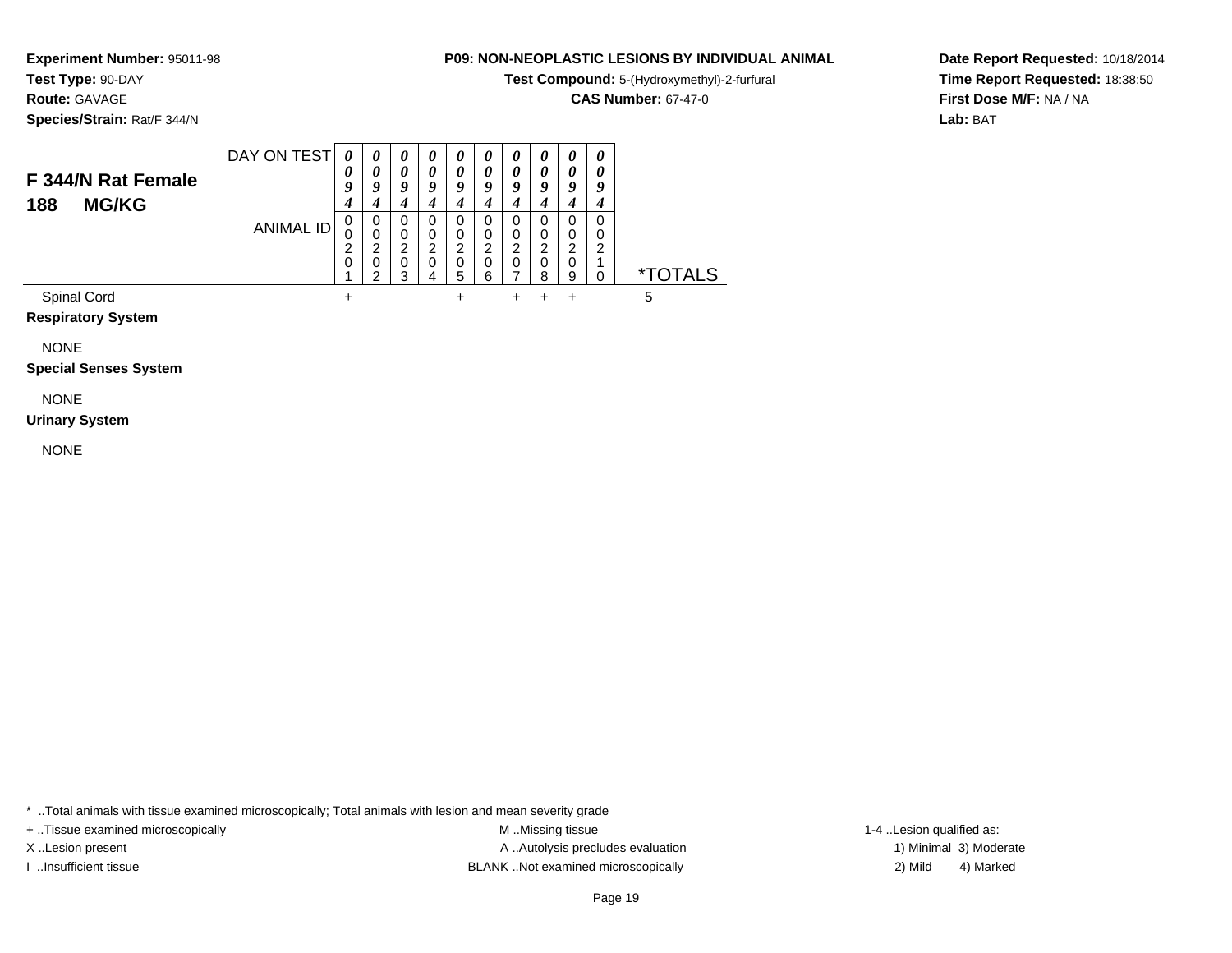**Test Compound:** 5-(Hydroxymethyl)-2-furfural

**CAS Number:** 67-47-0

**Date Report Requested:** 10/18/2014**Time Report Requested:** 18:38:50**First Dose M/F:** NA / NA**Lab:** BAT

**Experiment Number:** 95011-98**Test Type:** 90-DAY**Route:** GAVAGE**Species/Strain:** Rat/F 344/N

# **Alimentary System**

NONE

**Cardiovascular System**

NONE

**Endocrine System**

NONE

**General Body System**

NONE

**Genital System**

NONE

**Hematopoietic System**

NONE

**Integumentary System**

NONE

**Musculoskeletal System**

NONE

**Nervous System**

**Brain** n  $+$ 

<sup>+</sup> <sup>+</sup> <sup>+</sup> + 5

\* ..Total animals with tissue examined microscopically; Total animals with lesion and mean severity grade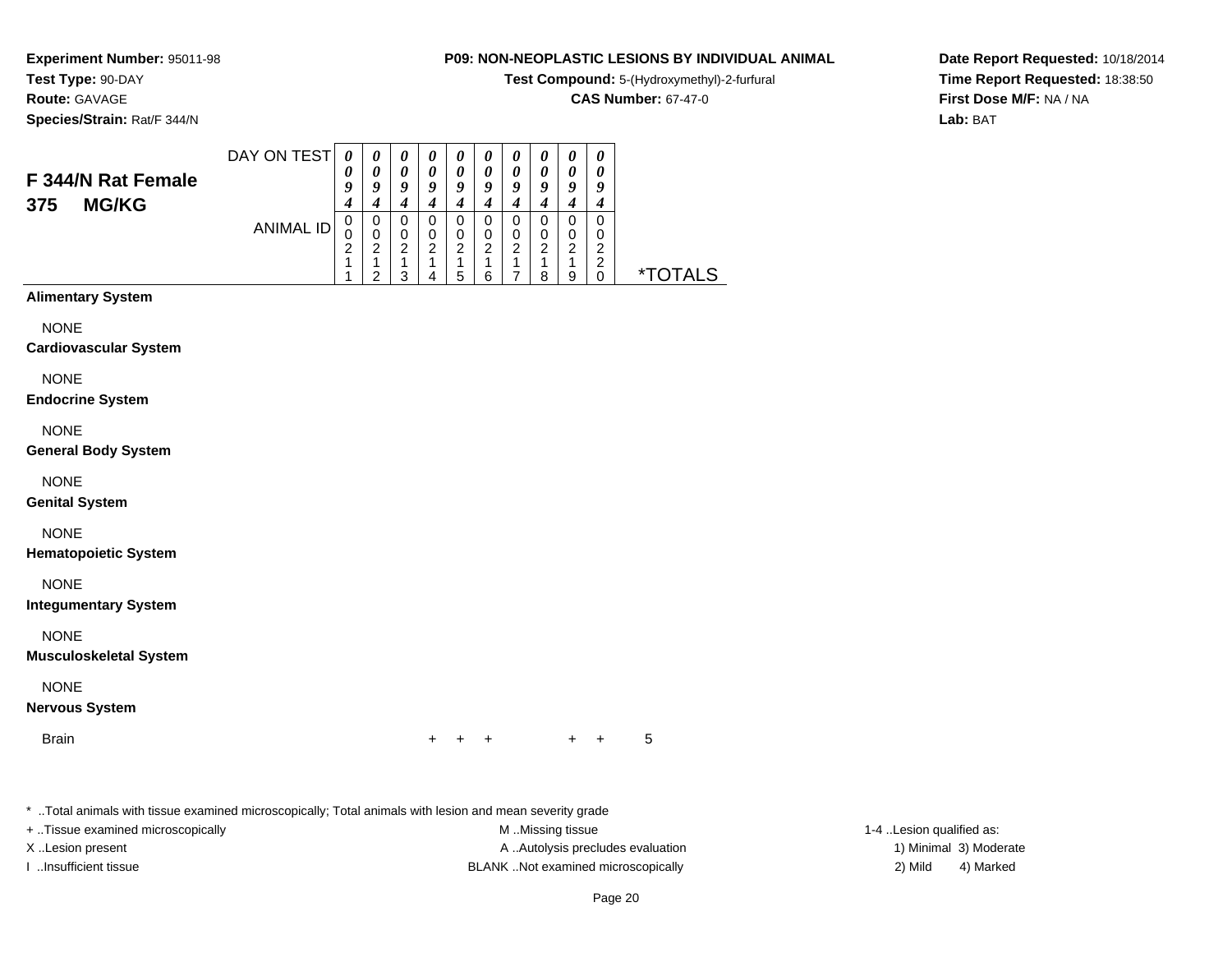**Test Compound:** 5-(Hydroxymethyl)-2-furfural

**CAS Number:** 67-47-0

**Date Report Requested:** 10/18/2014**Time Report Requested:** 18:38:50**First Dose M/F:** NA / NA**Lab:** BAT

**Test Type:** 90-DAY**Route:** GAVAGE**Species/Strain:** Rat/F 344/N

**Experiment Number:** 95011-98

### DAY ON TEST**F 344/N Rat Female375 MG/KG**ANIMAL ID*0 0 9 4*0<br>0<br>2<br>1 1*0 0 9 4* 0 0 2 1 2*0 0 9 4* 0 0 2 1 3*0 0 9 4* 0 0 2 1 4 $+$ *0 0 9 4* 0 0 2 1 5 $\ddot{}$ *0 0 9 4* 0 0 2 1 6 $\ddot{}$ *0 0 9 4* 0 0 2 1 7*0 0 9 4*0<br>0<br>2<br>1 8*0 0 9 4*0<br>0<br>2<br>1 9 $+$ *0 0 9 4* 0 0 22<br>^ 0 \*TOTALSSpinal Cord $\alpha$ <sup>+</sup> <sup>+</sup> <sup>+</sup> + 5

**Respiratory System**

NONE

**Special Senses System**

NONE

**Urinary System**

NONE

\* ..Total animals with tissue examined microscopically; Total animals with lesion and mean severity grade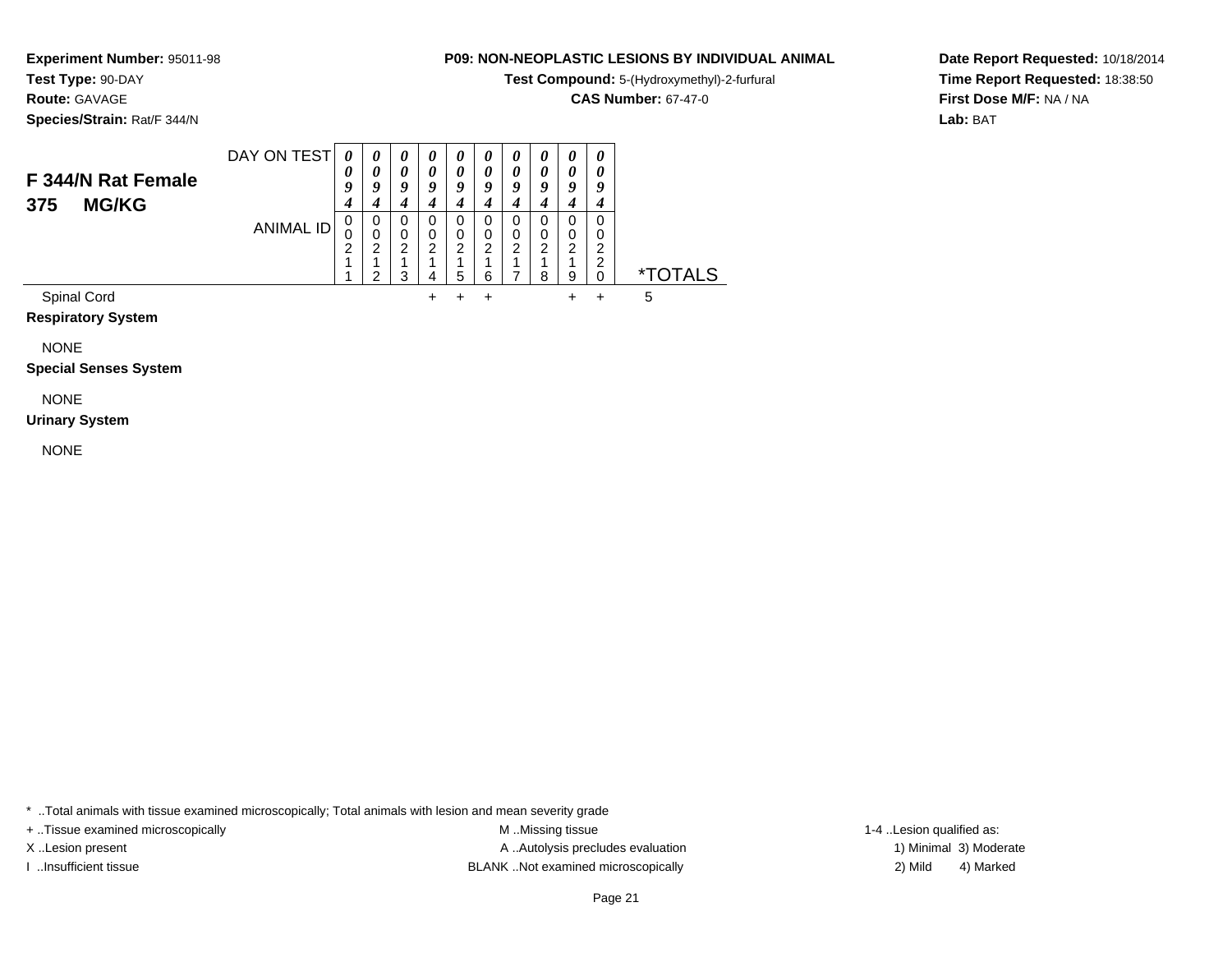**Test Compound:** 5-(Hydroxymethyl)-2-furfural

**CAS Number:** 67-47-0

**Date Report Requested:** 10/18/2014**Time Report Requested:** 18:38:50**First Dose M/F:** NA / NA**Lab:** BAT

**Experiment Number:** 95011-98**Test Type:** 90-DAY**Route:** GAVAGE**Species/Strain:** Rat/F 344/N

| F 344/N Rat Female<br><b>MG/KG</b><br>750 | DAY ON TEST | $\theta$<br>9    |                  | $\boldsymbol{\theta}$<br>o | U<br>o | U<br>U<br>O  | U<br>Q       | U<br>$\boldsymbol{\theta}$<br>q<br>4 | U<br>o                | 0<br>0<br>Q           | 0<br>0<br>o |           |
|-------------------------------------------|-------------|------------------|------------------|----------------------------|--------|--------------|--------------|--------------------------------------|-----------------------|-----------------------|-------------|-----------|
|                                           | ANIMAL ID   | υ<br>U<br>2<br>⌒ | 0<br>◠<br>ົ<br>ີ | 0<br>0<br>2<br>າ<br>ົ      | ◠<br>◠ | ົ<br>◠<br>г, | ົ<br>ົ<br>ĥ. | 0<br>0<br>2<br>2                     | O<br>0<br>⌒<br>◠<br>я | 0<br>0<br>ົ<br>ົ<br>9 | ◠<br>3      | ALS<br>∗⊤ |

# **Alimentary System**

NONE

**Cardiovascular System**

NONE

**Endocrine System**

NONE

**General Body System**

NONE

**Genital System**

NONE

**Hematopoietic System**

NONE

**Integumentary System**

NONE

**Musculoskeletal System**

NONE

**Nervous System**

**Brain** n  $+$ 

<sup>+</sup> <sup>+</sup> <sup>+</sup> + 5

\* ..Total animals with tissue examined microscopically; Total animals with lesion and mean severity grade

+ ..Tissue examined microscopically examined microscopically examined as:  $M$  ..Missing tissue 1-4 ..Lesion qualified as: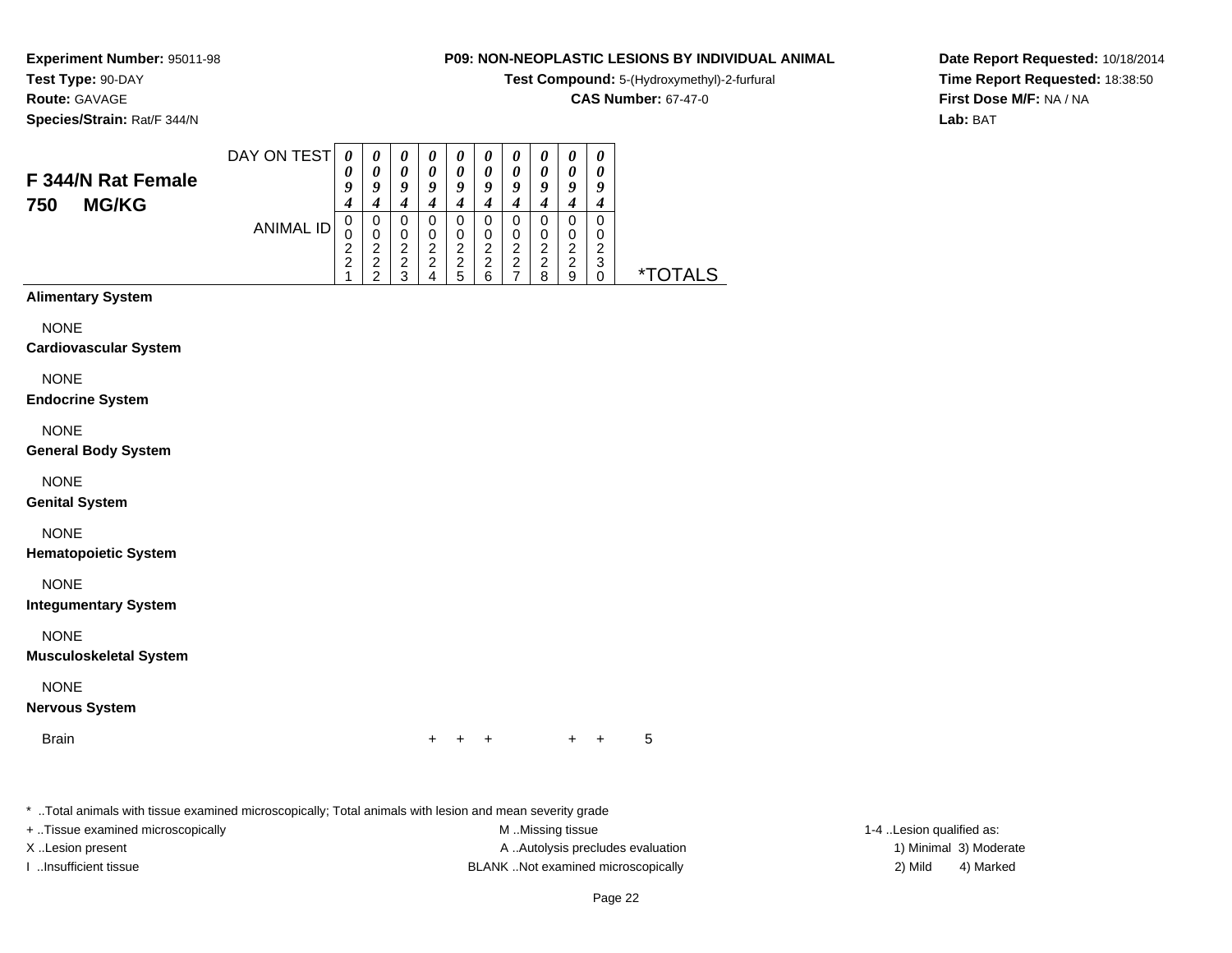**Test Compound:** 5-(Hydroxymethyl)-2-furfural

**CAS Number:** 67-47-0

**Date Report Requested:** 10/18/2014**Time Report Requested:** 18:38:50**First Dose M/F:** NA / NA**Lab:** BAT

**Species/Strain:** Rat/F 344/N

**Test Type:** 90-DAY**Route:** GAVAGE

**Experiment Number:** 95011-98

### DAY ON TEST**F 344/N Rat Female750 MG/KG**ANIMAL ID*0 0 9 4* 0 0 2 2 1*0 0 9 4* 0 0 2 2 2*0 0 9 4* 0 0 2 2 3*0 0 9 4* 0 0 2 2 4 $+$ *0 0 9 4* 0 0 2 2 5 $\ddot{}$ *0 0 9 4* 0 0 2 2 6 $\ddot{}$ *0 0 9 4* 0 0 2 2 7*0 0 9 4* 0 0 2 2 8*0 0 9 4* 0 0 2 2 9 $+$ *0 0 9 4* 0 0 2 3 $\check{\mathrm{o}}$ 0 \*TOTALSSpinal Cord

<sup>+</sup> <sup>+</sup> <sup>+</sup> + 5

 $\alpha$ **Respiratory System**

NONE

**Special Senses System**

NONE

**Urinary System**

NONE

\* ..Total animals with tissue examined microscopically; Total animals with lesion and mean severity grade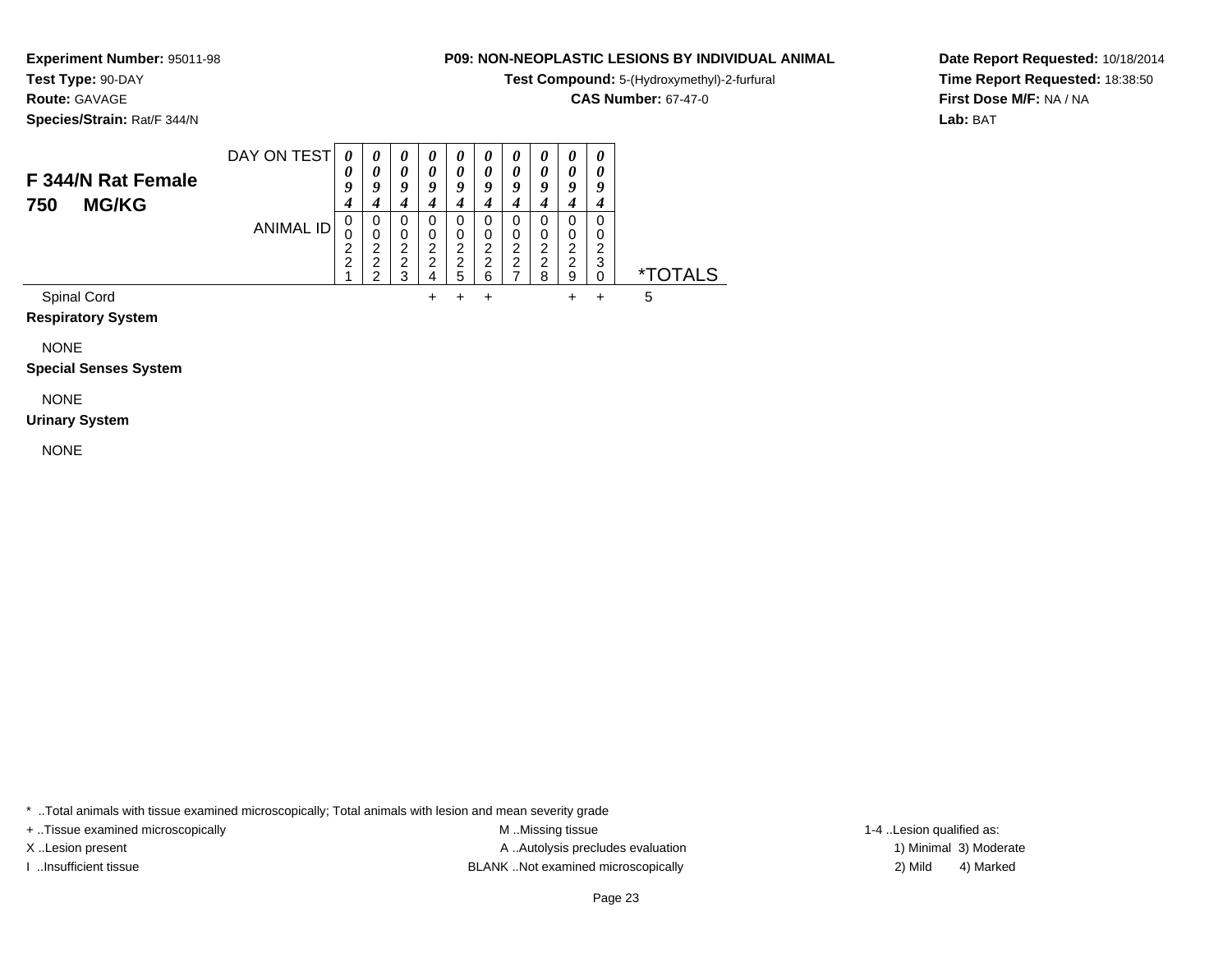**Test Compound:** 5-(Hydroxymethyl)-2-furfural

**CAS Number:** 67-47-0

**Date Report Requested:** 10/18/2014**Time Report Requested:** 18:38:50**First Dose M/F:** NA / NA**Lab:** BAT

**Experiment Number:** 95011-98**Test Type:** 90-DAY**Route:** GAVAGE**Species/Strain:** Rat/F 344/N

|                                            | DAY ON TEST | 0      | $\boldsymbol{v}$      | $\boldsymbol{\theta}$ | $\boldsymbol{\theta}$ | U | U | $\boldsymbol{\theta}$ | $\boldsymbol{\theta}$ | $\boldsymbol{\theta}$ | $\boldsymbol{\theta}$ |                |
|--------------------------------------------|-------------|--------|-----------------------|-----------------------|-----------------------|---|---|-----------------------|-----------------------|-----------------------|-----------------------|----------------|
| F 344/N Rat Female<br><b>MG/KG</b><br>1500 |             | U      | $\boldsymbol{\theta}$ | 0                     | 0                     | 0 |   | 0                     | 0                     | 0                     | 0                     |                |
|                                            |             | 0      | υ                     | 9                     | 9                     | Q | q | C.                    | Q                     | 0                     | 9                     |                |
|                                            |             |        |                       |                       |                       |   |   | a                     |                       |                       |                       |                |
|                                            | ANIMAL ID   | U      | 0                     | 0                     | O                     | 0 |   | 0                     |                       | 0                     | 0                     |                |
|                                            |             | v      |                       | 0                     | 0                     | 0 |   | 0                     | 0                     | 0                     | 0                     |                |
|                                            |             | ◠<br>∠ |                       | 2                     | ◠                     | າ | ⌒ | ົ<br>۷                | ◠                     | ⌒                     | ◠                     |                |
|                                            |             | 3      | -2<br>٠J              | 3                     | 2<br>J                | 3 | 3 | 3                     | 3                     | 3                     | 4                     |                |
|                                            |             |        |                       | ◠                     |                       | b | 6 |                       | 8                     | 9                     |                       | $*$ Tr $\cdot$ |

# **Alimentary System**

NONE

**Cardiovascular System**

NONE

**Endocrine System**

NONE

**General Body System**

NONE

**Genital System**

NONE

**Hematopoietic System**

NONE

**Integumentary System**

NONE

**Musculoskeletal System**

NONE

**Nervous System**

**Brain** 

n  $+$ <sup>+</sup> <sup>+</sup> <sup>+</sup> + 5

\* ..Total animals with tissue examined microscopically; Total animals with lesion and mean severity grade